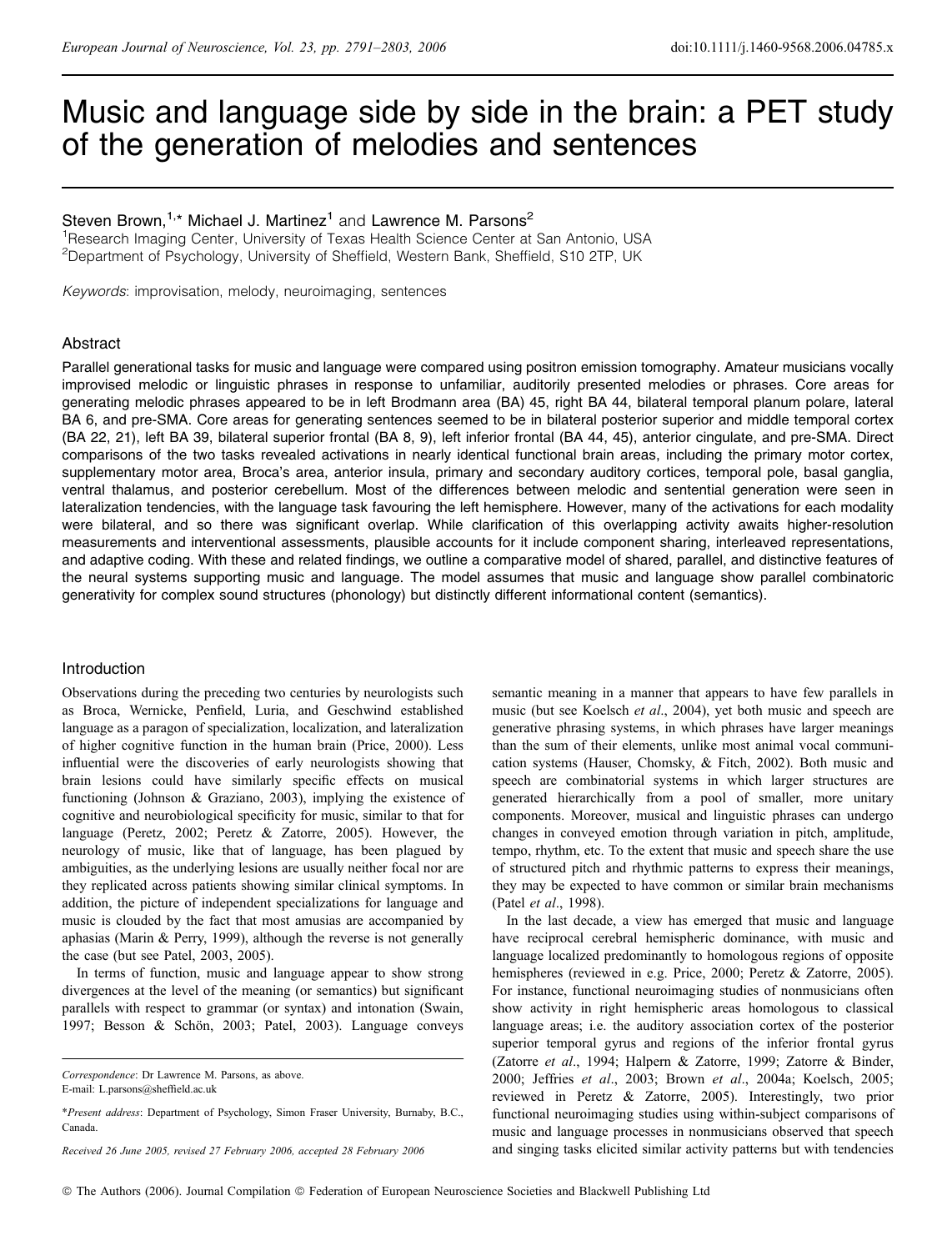for speech and singing to be localized to homologous regions of the left and right hemispheres, respectively (Riecker et al., 2000; Jeffries et al., 2003).

Although a framework of reciprocal cerebral specialization based on parallel functional homology can appear to account for general patterns of neurological and functional neuroimaging data, a closer inspection of the published data shows bilateral activity for various language and musical tasks. For example, two recent fMRI studies of semantic ambiguity of words in sentences implicate bilateral inferior frontal gyri in computing word meaning (Rodd et al., 2005). Likewise, a positron emission tomography (PET) study of bilingual native users of both American Sign Language and English, revealed strong bilateral activity in postrolandic areas common to the two auditory and visual languages when participants generated autobiographical narratives (Braun et al., 2001).

The bilaterality of the language system only becomes problematic when examining music and language side by side in the brain, because in the absence of this comparison the bilaterality of language (or music) is readily justified in terms of well-worn dichotomies of hemispheric asymmetries in cognitive processing (Hellige, 1993, 2002; Ivry & Robertson, 1998), such as verbal/nonverbal, local/global, or analytic/synthetic. The right-hemisphere regions homologous to left-hemisphere areas for lexical and syntactic functions are thought to be specialized for global meta-linguistic functions such as affective prosody (Ross & Mesulam, 1979; Buchanan et al., 2000), discourse processing (St. George et al., 1999), and the disambiguation of alternative meanings in sentences or discourse (Bottini et al., 1994; Rapp et al., 2004; Stowe et al., 2005). Moreover, there is some evidence that the right hemisphere can assume certain language functions when the left is incapacitated by stroke or developmental damage (Fernandez et al., 2004; Price & Crinion, 2005). Similar tendencies are seen in subjects with other causes of language insufficiency, including second language users (Ding et al., 2003), stutterers (Fox et al., 1996; Braun et al., 1997), autistic individuals (Muller et al., 1999), and healthy elderly individuals with good comprehension (Grossman et al., 2002). Moreover, corresponding structural tendencies for right hemispheric language functions are seen in the brains of individuals with outstanding language competence (Amunts et al., 2004). These strategic compensations are viewed as confirming the ability of homologous regions of the right hemisphere to serve language functioning. Bilaterality of the language system, thus, seems to affirm a principle of 'functional equivalence of homologous regions' in which homologous cortical regions are seen to represent related features of a single function rather than divergent features or completely unrelated functions. In general, hemispheric asymmetry as used in research on brain and cognition has implicitly assumed that homologous cortical regions process complementary facets of single functions.

The complication for this view of the functional brain organization for language is that not only do music tasks activate right hemispheric areas homotopic to classic left hemispheric language areas (Peretz & Zatorre, 2005) but many music tasks elicit bilateral activations that appear to border on or coincide with left-hemispheric – presumably language-specific – areas (e.g. Koelsch et al., 2002; Hickok et al., 2003; Levitin & Menon, 2003; Brown et al., 2004a). The bilaterality of the music system is equally compatible with traditional dichotomies of cerebral asymmetry. For example, musical expertise can moderate the laterality of music processing. Functional neuroimaging studies have observed greater bilaterality in musicians than nonmusicians (Ohnishi et al., 2001; Parsons, 2003; also see related functional and anatomical evidence in Bever & Chiarello, 1974; Gaser & Schlaug, 2003; Parsons et al., 2005). These laterality differences appear

consistent with the view that the music system is represented bilaterally in the brain, that it abides by a principle of functional equivalence of homologous areas, and that segregation of function may follow dichotomies of cerebral asymmetry (e.g. expert-based categorization vs. naive uncategorized perception).

In sum, there are two conflicting viewpoints on the functional organization of language and music; that homologous hemispheric regions process different facets of a single function; and that a given cortical region (and its homologue) can be specialized for processing different functions (e.g. music and language). A primary goal of the present study was to explore the foregoing issues.

A second aim of our study was to examine for the first time the neural basis of the improvization of music and language, specifically within the context of melodic cadences and propositional sentences. We used positron emission tomography (PET) to examine amateur musicians spontaneously generating and vocalizing melodic or sentential phrases in response to unfamiliar auditorily presented melody or sentence fragments. Each task required the on-line improvization of phrases based on processing of the stimulus material in order to complete or resolve the overall structure of the musical or linguistic phrase.

Music generation and improvization has been studied with various methods (Nettl & Russell, 1998; Sloboda, 1998), including phenomenonology (Sudnow, 1978), cognitive science (Johnson-Laird, 1988, 1991; Pressing, 1988; Kenny & Gellirch, 2002), and computational modelling (Laske et al., 1992; Honing, 2006; Sadakata et al., 2006). Likewise, language generation and speech production have been examined in some detail with cognitive science and computational methods, as well as functional neuroimaging (e.g. Crocker et al., 2000; Price, 2000; Braun et al., 2001; Kirchner et al., 2001; Munhall, 2001; Blank et al., 2002; Vigliocco & Hartsuiker, 2002; Kempen, 2003; Indefrey & Levelt, 2004; Cutler, 2005; Stowe et al., 2005; Wallentin et al., 2005; Sahin et al., 2006). A componential analysis of our two tasks on the basis of this prior research suggests that there should be commonalities at the level of input (basic auditory processing) and output (vocalization) but significant differences with regard to domainspecific processing. For the melody generation task, this would include the short-term processing of absolute pitch, melodic contour, intervals, rhythm, tempo, and motivic structure, as well as long-term representations of scale structure (e.g. pitch sets and their internal hierarchies) and tonal relations (e.g. cadences). From a cognitive standpoint, melody generations would be expected to preserve features such as pitch set, rhythm, tempo and motivic structure but to perhaps show inversions in melodic contour, progressing ultimately to the tonic pitch; in Western music, 'answer' phrases typically have descending contours compared to 'question' phrases, which generally have ascending contours. Finally, the intended pitch sequence would be mapped onto motor-planning areas for phonation. For the sentence generation task, component processes would include the processing of segmental and suprasegmental phonology, including prosody, as well as analysis of the corresponding semantic and syntactic structures. From a cognitive standpoint, the sentence generation process should involve conceptual/narrative processing (long-term memory for categories of objects and events) stimulated by associations to the stimulus fragment, leading to the formation of syntactically appropriate phrases. This would be followed by mapping of the intended phrase onto motor representations for segmental and suprasegmental phonology.

We analysed cerebral blood flow changes using PET as subjects performed the domain-specific tasks of melody generation and sentence generation. We attempted to channel the results into a synthetic model of sound structure, information content, and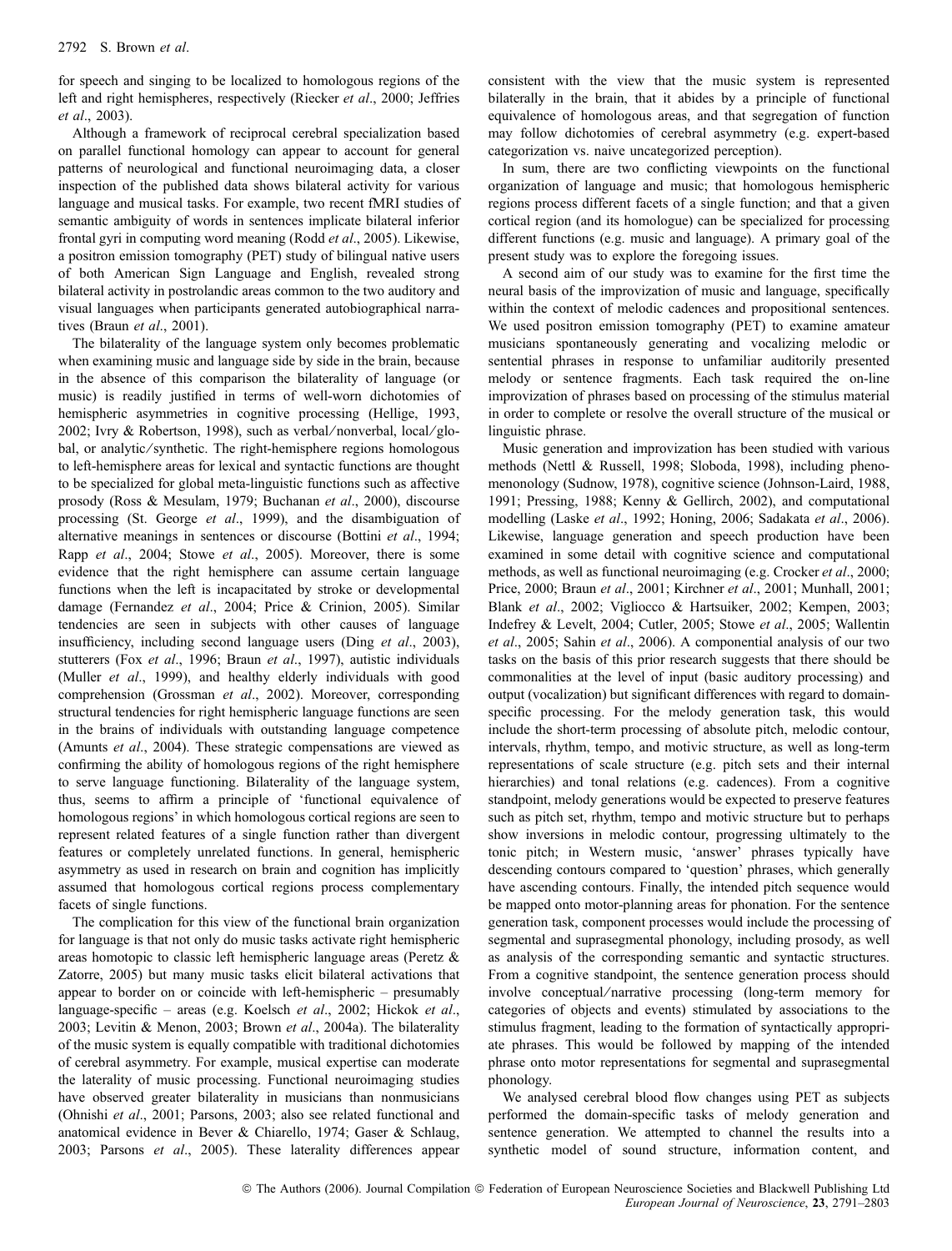sequencing for music and language in the brain, a model that examines the possible shared, parallel, or distinctive features to each domain.

## Materials and methods

## **Subjects**

Five male and five female neurologically healthy amateur musicians, with a mean age of 25 years (range 19–46 years), participated in the study after giving their informed consent (Institutional Review Board of the University of Texas Health Science Center). Each individual was strongly right-handed, as confirmed by a modified version of the Edinburgh Handedness Inventory (Oldfield, 1971). None was taking medication or had a history of neurological or psychiatric illness. All subjects were university students, most in their first or second years as music education majors, with a mean of 5.3 years of formal music instruction in voice or instrument. Subjects began music instruction at a mean age of 12.4 years, having had an involvement in musical production (e.g. school bands, church choirs) for an average of 12.6 years prior to the study. None of them had absolute pitch, as based on self-report. Their musical specializations included voice, flute, clarinet, trumpet, trombone, guitar, bass, piano, drums, and percussion. All subjects also participated in a study of imitative singing, whose results are described elsewhere (Brown et al., 2004a). Subjects underwent a detailed behavioural screening procedure in order to determine their suitability for participation. Each potential subject was presented with 35 samples of monophonic melodies, which they had to sing back as precisely as possible, as well as 26 samples of chordal melodies whose melody lines they had to create harmonizations with, generally by singing a major third above the melody line. Criteria for inclusion in the study included the following: (i) a proficiency at singing in key; (ii) an ability to sing at least 50% of the repetition samples with perfect accuracy, and (iii) an ability to sing at least 50% of the harmonization samples in such a manner that the melodic contour of the original melody was shadowed perfectly, in accordance with the rules of tonal harmony. The ten subjects who were used in this study were taken from a pool of 36 amateur musicians who underwent the screening procedure.

#### Tasks

Subjects performed two vocal tasks and rest with the eyes closed, as follows (see Fig. 1). (i) Melody generation – subjects listened to a series of incomplete novel melodies and had to spontaneously generate an appropriate phrase that completed each one directly after it was played. Each melody was 6 s in duration, followed by a 6-s period for response generation. The intertrial interval was 1 s. Consecutive samples were never in the same key. Subjects were instructed to use the carrier syllable/da/when singing; this was carried out to avoid humming, to minimize head and mouth movement, and to permit adequate respiration during performance of the task. (ii) Sentence generation – subjects listened to a series of novel sentence fragments and had to spontaneously generate semantically and syntactically appropriate phrases to complete the fragment directly after each one was presented. Each sentence was 4 s in duration, followed by a 4-s period for response generation. The intertrial interval was 1 s. For both of the generation tasks, subjects were instructed to start their responses immediately after the stimulus material was finished. (iii) Rest with eyes closed – stimulus fragments in the two vocal tasks were designed to terminate at a distinct, obvious point of continuation (i.e. at a musical cadence or an adverbial phrase). With training, subjects learned to initiate their improvizations shortly after the stimulus fragment stopped. In addition, subjects practised the vocal tasks to ensure that their generated output was of comparable duration to the stimulus material. Finally, subjects were instructed to create completions, rather than simply continuations, of the fragments. Therefore, a sense of finality (e.g. a return to a pitch from the tonic chord in the melody task) was sought in the generated output. Subjects performed each of the vocal tasks twice and the rest task once in pseudo-random order, for a total of five scans.

#### Stimuli

Stimuli for the melody generation task were sequences of digitized piano tones presented to both ears, as generated using Finale 2001 (Coda Music Technology) and presented in the scanner using CoolEdit (Syntrillium) from a laptop computer. The source material consisted of folk-music samples from around the world (from the Silver Burdett 'Making Music' collections; http://www.sbgmusic.com), modified to fit the time and musical constraints of the stimulus set. Pilot testing  $(n = 7)$  using a matched group of subjects not participating in the imaging study confirmed that all stimulus material was novel for our subject population. A hypothetical standard for the stimulus set consisted of a sample with ten quarter-notes at a tempo of 100 beats per minute. The stimuli, then, were generated so as to vary with regard to tempo (slower and faster than the standard), number of notes (fewer or more notes than the standard), tonality (major and minor), rhythm [duple  $(2/4, 6/8)$ , triple, and quadruple time], motivic pattern (e.g. dotted vs. nondotted rhythms), and melodic contour (ascending and



FIG. 1. The timeline of the PET trial. The dark grey and light grey boxes illustrate, respectively, the stimulus fragment and the period of response generation, followed by a 1-s pause. The subjects began each task 30 s prior to injection of the bolus. Bolus uptake required approximately 20 s to reach the brain, at which time a 40-s scan was initiated. At the end of the 40-s scan, the task was stopped and a 50-s scan was performed.

© The Authors (2006). Journal Compilation © Federation of European Neuroscience Societies and Blackwell Publishing Ltd European Journal of Neuroscience, 23, 2791–2803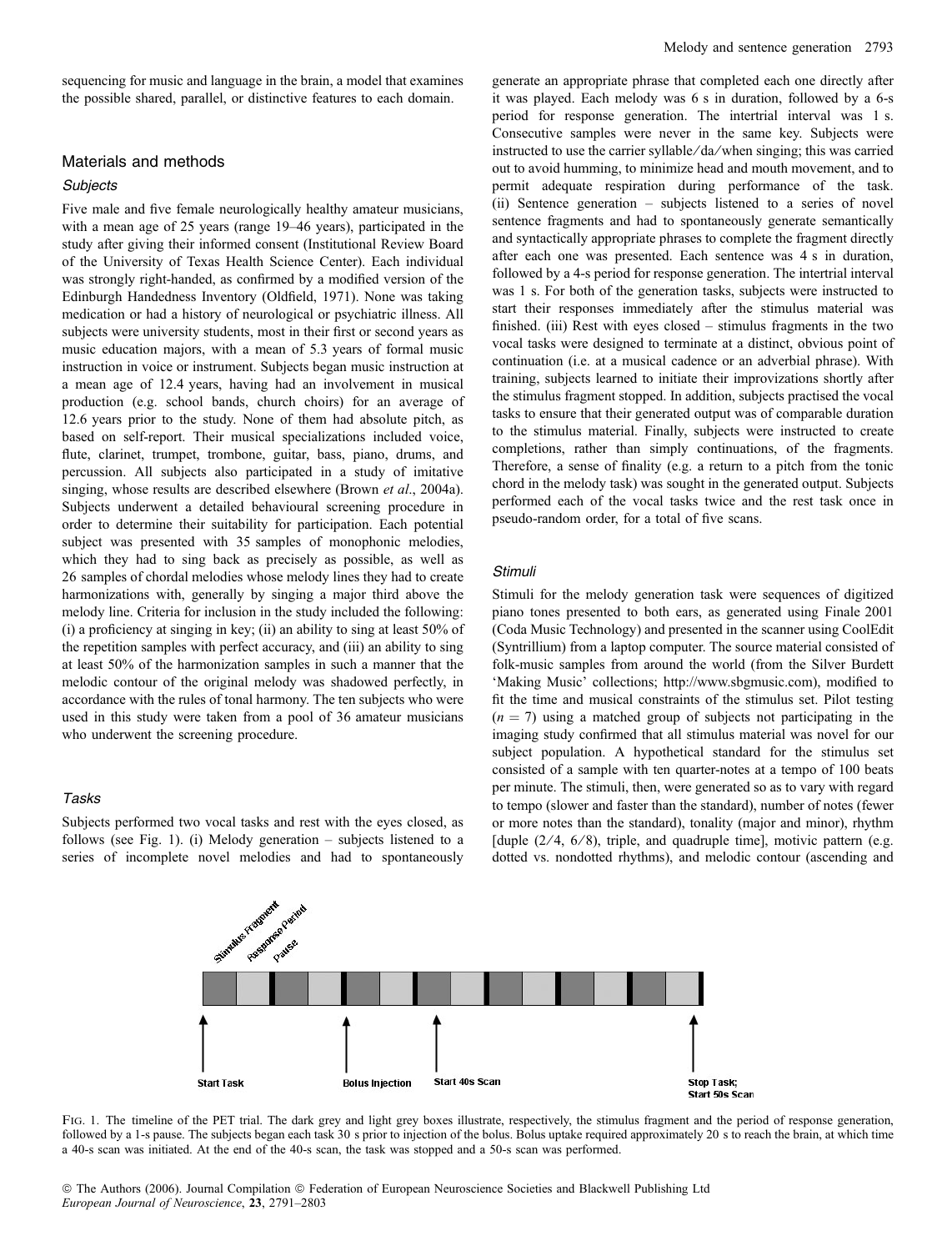descending patterns). The samples covered a wide range of keys, more specifically eight major and three minor keys. The melody fragments presented to subjects consisted of typical 'question' phrases, generally ending on a pitch from the dominant chord. This was carried out to provide a tonal cue that aided the subjects in generating phrases to complete the fragment. The sentence generation task, in like manner, consisted of typical adverbial phrases that straightforwardly elicited the generation of phrases to finish the sentence (see example in Fig. 2). All the fragments were novel, were spoken by an unfamiliar, male, native English speaker, and were presented in the scanner using CoolEdit. The stimuli covered a wide variety of everyday themes. The auditory loudness was kept approximately constant both within and between stimulus sets for the two tasks.

# Procedure

During the PET session, subjects lay supine in the scanning instrument with the head immobilized by a closely fitted thermal-plastic facial mask with openings for the eyes, ears, nose, and mouth. Auditory stimuli were presented through the earpieces of headphones taped over the subjects' ears. During scanning, subjects were told to close their eyes, lie motionless, and to clench their teeth lightly so as to make the syllable/da/when singing or to have minimal mouth movement while speaking. Pre-scan training enabled the subjects to perform the vocalization tasks with minimal head movement. Each subject had two PET scans for each of the vocal tasks and one of rest. Task order was counterbalanced pseudo-randomly across subjects. The timeline of a PET trial is shown in Fig. 1. The subjects began each task 30 s prior to injection of the bolus. Bolus uptake required approximately 20 s to reach the brain, at which time a 40-s scan was triggered by a sufficient rate of coincidence-counts, as measured by the PET camera. At the end of the 40-s scan, the auditory stimulus was terminated and the subject was asked to lie quietly without moving during a second scan of 50 s. From the initiation of the task until the start of the second scan, each subject had responded to six to seven stimuli.

# Behavioural performance

The left side of Fig. 2 presents typical stimuli used for the melody and sentence tasks; the right side shows representative subject responses during scanning. Vocal responses were recorded on audiotape. We confirmed that all subjects performed with the same qualitative proficiency as during the screening session. The use of a stringent screening procedure for subject inclusion produced a homogeneous subject sample with minimally variable task performance across individuals. Therefore, by design, we were unable to employ covariance analysis for examining the relationship between brain activation and task performance.

# Imaging procedures and analyses

PET scans were performed on a GE 4096 camera, with a pixel spacing of 2.0 mm, an interplane, centre-to-centre distance of 6.5 mm, 15 scan planes, and a z-axis field of view of 10 cm. Images were reconstructed using a Hann filter, resulting in images with a spatial resolution of approximately 7 mm (full-width at half-maximum). The data were smoothed with an isotropic 10 mm Gaussian kernal to yield a final image resolution of approximately 12 mm. Anatomical MRI scans were acquired on an Elscint 1.9 T Prestige system with an in-plane resolution of 1 mm<sup>2</sup> and 1.5 mm slice thickness.

Analyses of acquired PET data were performed exactly as described in Parsons & Osherson (2001), according to the methods of Raichle et al. (1983), Fox et al. (1988), and Mintun et al. (1989). Briefly, local extrema were identified within each image with a 3-D search algorithm (Mintun et al., 1989) using a 125 voxel search cube  $(2 \text{ mm}^3 \text{ voxel})$ . A beta-2 statistic measuring kurtosis and a beta-1 statistic measuring skewness of the extrema histogram (Fox & Mintun, 1989) were used as omnibus tests to assess overall significance (D'Agostino et al., 1990). Critical values for beta statistics were chosen at  $P \le 0.01$ . If the null hypothesis of omnibus significance was rejected, then a *posthoc* (regional) test was performed (Fox et al., 1988; Fox & Mintun, 1989). In this algorithm, the pooled variance of all brain voxels is used as the reference for computing significance. This method is distinct from methods that compute the variance at each voxel but is more sensitive (Strother et al., 1997), particularly for small samples, than the voxel-wise variance methods of Friston et al. (1991) and others. The critical-value threshold for regional effects  $(Z > 2.58, P < 0.005,$  one-tailed) is not raised to correct for multiple comparisons as omnibus statistics are established before posthoc analysis.



FIG. 2. Representative stimuli (left side) and responses (right side) for melody generation (top) and sentence generation (bottom). Responses were of approximately equal duration to the initial heard stimuli.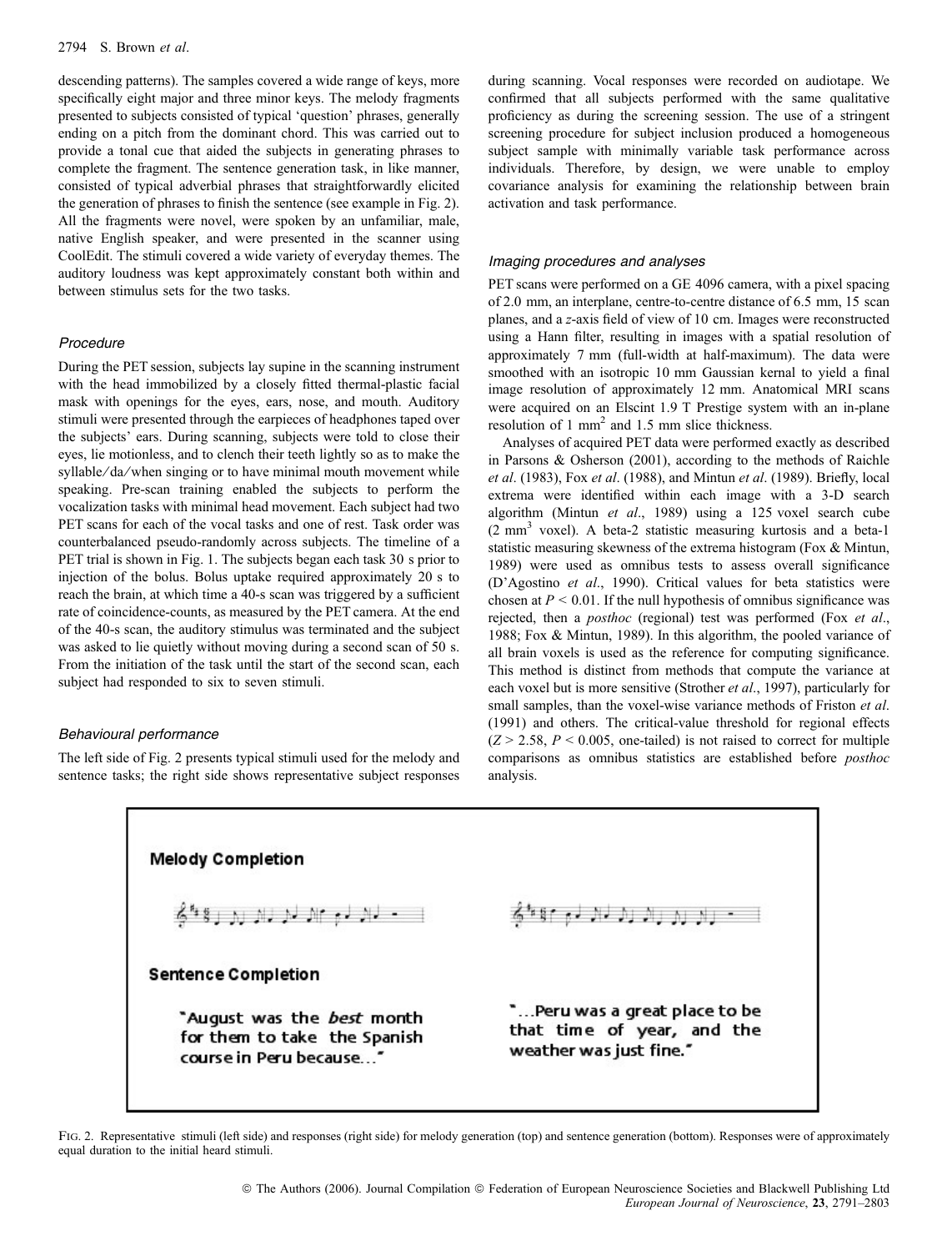Group mean whole-brain blood flow images for the rest conditions were subtracted from those for each of the two experimental tasks. The resulting contrasts were directly compared to reveal the significantly activated areas specific to melody generation, specific to sentence generation, and common to both.

# **Results**

Melody generation (minus rest, Fig. 3A, Table 1) activated the supplementary motor area (SMA, medial BA 6), pre-SMA, primary motor cortex (BA 41), lateral premotor cortex (BA 6), frontal operculum (BA 44/45), anterior insula, primary auditory cortex (BA 1), secondary auditory cortex (BA 22), and superior temporal pole (anterior BA 22/38, or planum polare). Activations in SMA, primary motor cortex, and frontal operculum tended to be bilateral, whereas activations in the auditory cortex tended to have more intense foci in the right hemisphere and more diffuse ones in the left. Subcortical activations were observed in the thalamus, putamen, globus pallidus, caudate nucleus, midbrain, pons, and in bilateral posterior cerebellum in lobules VI, VIIIB, Crus I, and emboliform nucleus.

Sentence generation (minus rest, Fig. 3B, Table 2) activated pre-SMA, sensorimotor cortex (BA 4 and 3), premotor cortex (BA 6), frontal operculum (BA 44/45), superior frontal gyrus (BA 8, 9), cingulate motor area (BA 24/32), cingulate gyrus, anterior insula, inferior parietal cortex (BA 39), primary and secondary auditory cortex, middle temporal gyrus (BA 21), hippocampus, and ventral temporal pole (BA 38). Subcortical activations were observed in the thalamus, putamen, globus pallidus, caudate nucleus, midbrain, posterior cerebellum in lobules IV (vermis), V, VI, Crus I, and Crus II.

In terms of cytoarchitectonic brain areas, there was striking overlap in the activations between the music and speech conditions (Fig. 4). The functional regions that were activated by both tasks included bilateral SMA, left primary motor cortex (BA 4), bilateral premotor cortex (BA 6), left pars triangularis (BA 45), left primary auditory cortex (BA 41), bilateral secondary auditory cortex (BA 22), anterior insula, and left anterior cingulate cortex. Likewise, the subcortical activations were nearly identical between the two tasks. In addition, there was a dramatic overlap in the areas of deactivation – principally in parieto-occipital areas – across all brain slices for both tasks (data not shown; see Parsons et al., 2005; for a discussion of deactivations during musical tasks).

A similar picture emerges from inspection of the peak activations within distinct functional regions (Tables 1 and 2). In inferior frontal cortex, for example, melody and sentence generation peaked within BA 44 at homologous right and left locations  $(44, 10, 10, 10, 48, 8, 10)$ 8). The two tasks peaked approximately 7 mm apart within left BA 45  $(-38, 22, 4 \text{ and } -42, 26, 0)$ . In temporal cortex, there were overlapping or adjacent activations bilaterally in BA 22 (with peaks at 58,  $-28$ , 4 and  $-60$ ,  $-22$ , 4 for melody, as compared to 58,  $-30$ , 6 and  $-60$ ,  $-20$ , 4 for sentences).

The activation profile for sentence generation was much more left-lateralized in both motor and sensory areas, in agreement with the results of Riecker et al. (2000) and Jeffries et al. (2003). Moreover, there were several activations for sentence generation that tended to be absent or weaker than those for music in the left hemisphere, including the superior frontal gyrus, cingulate motor area, dorsal part of Broca's area (BA 44), and the ventral part of the temporal pole (BA 38) bilaterally. Activated areas specific to melody generation were detected in the dorsal part of the right temporal pole (anterior BA 22) and right frontal operculum (BA 44).

#### **Discussion**

The capacity to improvise spontaneous adaptive behaviours is a high and valuable accomplishment for an organism. The present study explored the improvization of melodies and sentential phrases, comparing their underlying neural substrates. In what follows, we first consider key component processes and associated activations specific to melody and sentence generation, and then discuss a broader framework of possible shared, parallel, and distinctive neural mechanisms for music and language.

Several features of the observed activation patterns appear to provide core and support processes for spontaneous improvization of melodies. A network of areas is likely involved in (i) accessing rules of harmony and musical structure, and (ii) re-ordering, rhythmically altering, re-harmonizing, or concatenating the stimulus or recalled musical associations to generate musically appropriate phrases (also see later discussion of motivic forms). Use of implicit knowledge for harmonic and melodic rules may be reflected in activity in frontal operculum (BA 44, 45) and planum polare (Maess et al., 2001; Koelsch et al., 2002; Tillmann et al., 2003; Brown et al., 2004a). Representation of rhythmic musical features (i.e. pattern, meter) is likely reflected in activity in specific regions of lateral BA 6, basal ganglia, and posterior cerebellum (Sakai et al., 1999; Parsons, 2003). Kinaesthetically based musical expressivity may be supported in the activity detected in bilateral insula. All the foregoing areas, with support of pre-SMA, anterior cingulate, dorsolateral frontal areas (BA 6), and basal ganglia, are likely to be involved in the improvised manipulation of musical structures recalled or perceived in the stimulus. The foregoing areas are also likely to support deciding amongst generated possibilities to determine the next note in a phrase. Pre-SMA, which is associated with planning, specifically in the context of response selection (Picard & Strick, 1996), has connectivity with inferior frontal regions (Johansen-Berg et al., 2004), and the observed bilateral activation in regions of pre-SMA and inferior frontal cortex is consistent with a distributed network.

Aspects of the observed activation patterns are implicated in core and support processes for improvization of sentential phrases. Generating prelexical narratives from the stimuli was likely supported by activity in posterior middle and superior temporoparietal cortex (BA 21, 22, 39, 40) (Price, 2000; Braun et al., 2001; Indefrey & Levelt, 2004; Stowe et al., 2005). Such right hemispheric areas are active when generating the final word for a sentence (Kirchner et al., 2001). The anterior temporal activity observed bilaterally (BA 38, 20) may maintain an online conjunction of the stimulus fragment and improvised phrases because the greater the requirement for processing semantic information and coherence across phrases, the more likely is activity in anterior temporal regions (Maguire et al., 1999). Selecting amongst generated phrases may depend upon evaluations of semantic plausibility that are associated with activity in superior frontal cortex (BA 9, 8; Gallagher et al., 2000; Blank et al., 2002; Stowe et al., 2005). Improvization likely induces activity in pre-SMA, which is associated with response selection planning (Picard & Strick, 1996). Pre-SMA has connectivity with prefrontal regions (Johansen-Berg et al., 2004) that are active here (bilateral BA 9 and left BA 8), consistent with distributed processing. The activity present in bilateral anterior cingulate may reflect error detection and conflict monitoring (Bush et al., 2002; Wang et al., 2005) related to choice amongst improvised narrative and word response options. Mapping selected narratives onto lexical items via morphosyntactical rules is likely performed in bilateral temporal and inferior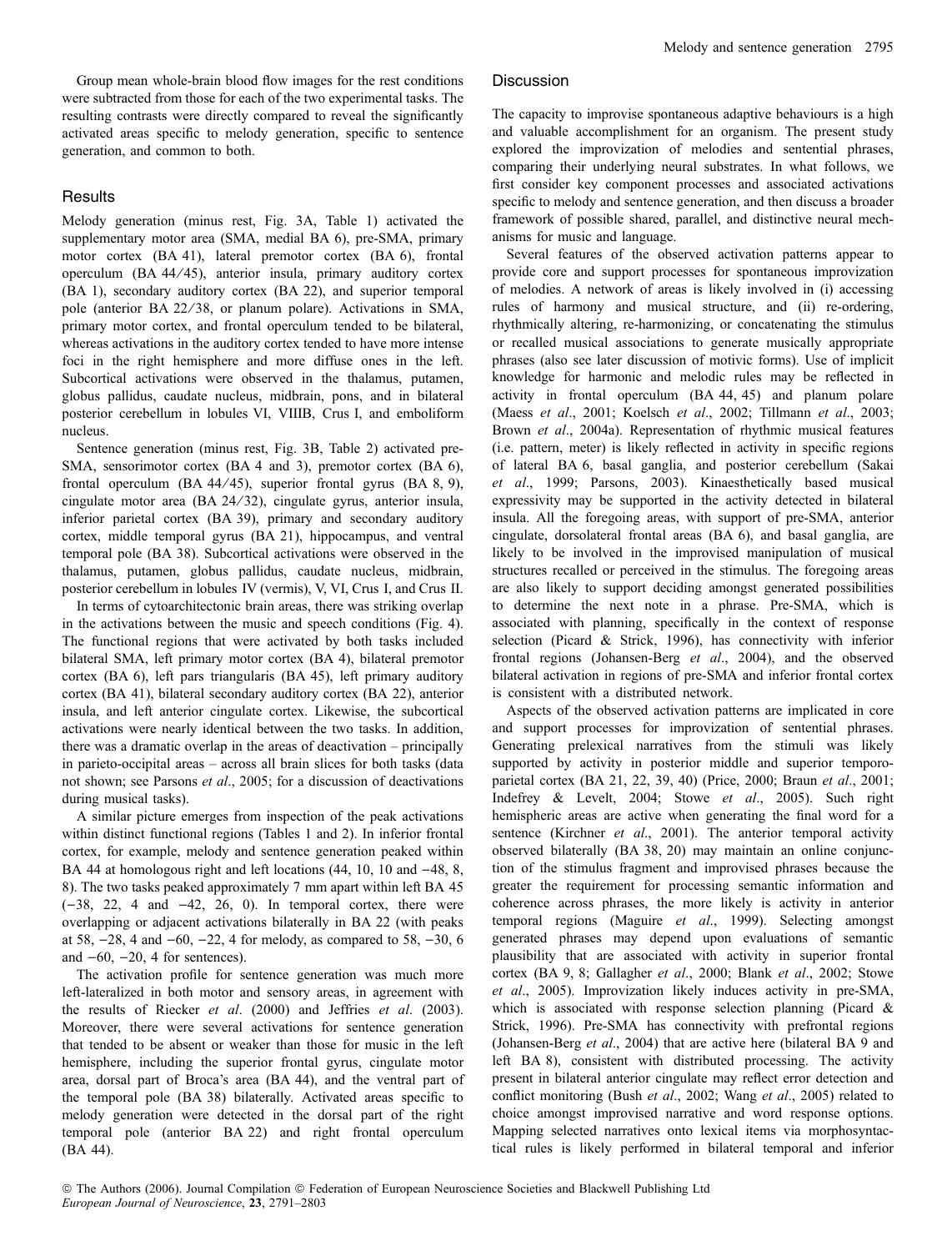Table 1. Stereotaxic coordinates and Z-score values for activations in the melody generation task contrasted to rest

| Region                           | $\boldsymbol{\chi}$ | $\mathcal{V}$  | Z                | Z-score |
|----------------------------------|---------------------|----------------|------------------|---------|
| Frontal cortex                   |                     |                |                  |         |
| Right                            |                     |                |                  |         |
| Pre-Supplementary Motor Area (6) | 10                  | 4              | 64               | 5.40    |
| Supplementary Motor Area (6)     | $\overline{4}$      | $-4$           | 58               | 5.40    |
| Frontal Operculum (44)           | 44                  | 10             | 10               | 4.54    |
| Premotor Cortex (6)              | 46                  | $-8$           | 40               | 4.46    |
| Premotor Cortex (6)              | 54                  | $-8$           | 40               | 4.26    |
| Pre-Supplementary Motor Area (6) | $\overline{4}$      | 11             | 54               | 4.19    |
| Left                             |                     |                |                  |         |
| Primary Motor Cortex (4)         | $-48$               | $-10$          | 44               | 5.01    |
| Supplementary Motor Area (6)     | $-14$               | $-6$           | 58               | 3.63    |
| Inferior Frontal Gyrus (45)      | $-38$               | 22             | $\overline{4}$   | 3.52    |
| Cingulate Motor Area (24)        | $-4$                | $\mathbf{0}$   | 47               | 3.48    |
| Cingulate Motor Area (24/32)     | $-2$                | 18             | 32               | 3.40    |
| Temporal cortex                  |                     |                |                  |         |
| Right                            |                     |                |                  |         |
| Superior Temporal Gyrus (22)     | 58                  | $-28$          | 4                | 5.75    |
| Planum Polare (22)               | 56                  | 0              | $^{-2}$          | 5.32    |
| Planum Polare (22)               | 48                  | 8              | $\mathbf{0}$     | 4.46    |
| Middle Temporal Gyrus (21)       | 66                  | $-14$          | $-4$             | 4.15    |
| Secondary Auditory Cortex (42)   | 46                  | $-18$          | 8                | 3.40    |
| Left                             |                     |                |                  |         |
| Planum Polare (22)               | $-50$               | $\overline{c}$ | $-4$             | 5.47    |
| Superior Temporal Gyrus (22)     | $-50$               | $-12$          | $\boldsymbol{0}$ | 3.95    |
| Superior Temporal Gyrus (22)     | $-58$               | $-36$          | 8                | 3.83    |
| Primary Auditory Cortex (41)     | $-32$               | $-36$          | 14               | 3.83    |
| Superior Temporal Gyrus (22)     | $-60$               | $-22$          | 4                | 3.56    |
| Other regions                    |                     |                |                  |         |
| Right                            |                     |                |                  |         |
| Anterior Insula                  | 38                  | 20             | 6                | 4.73    |
| Globus Pallidus                  | 14                  | $-4$           | $-6$             | 3.95    |
| Anterior Insula                  | 18                  | 20             | $-8$             | 3.83    |
| Putamen                          | 20                  | $\mathbf{0}$   | 6                | 3.63    |
| Putamen                          | 24                  | 8              | 0                | 3.40    |
| Left                             |                     |                |                  |         |
| Anterior Insula                  | $-48$               | 6              | $\overline{4}$   | 5.55    |
| Anterior Insula                  | $-42$               | 10             | $\boldsymbol{0}$ | 5.16    |
| Putamen                          | $-22$               | 6              | 6                | 5.16    |
| Pons                             | $-2$                | $-34$          | $-28$            | 3.59    |
| Pulvinar                         | $-8$                | $-24$          | 6                | 3.48    |
| Putamen                          | $-24$               | $-12$          | 10               | 3.40    |
| Cerebellum                       |                     |                |                  |         |
| Right                            |                     |                |                  |         |
| Lobule VI                        | 28                  | $-58$          | $-24$            | 5.67    |
| Crus I                           | 50                  | $-56$          | $-30$            | 3.83    |
| Lobule III (Vermis)              | $\mathbf{0}$        | $-46$          | $-16$            | 3.48    |
| Left                             |                     |                |                  |         |
| Lobule VI (Vermis)               | $^{-2}$             | -68            | $-20$            | 4.89    |
| Lobule VIIIB (Vermis)            | $-10$               | $-74$          | $-34$            | 3.79    |
| Dentate                          | $-6$                | $-56$          | $-28$            | 3.79    |
| Lobule VI                        | $-34$               | $-52$          | $-30$            | 3.67    |
| Lobule VI                        | $-20$               | $-56$          | $-26$            | 3.63    |
|                                  |                     |                |                  |         |

Brain atlas coordinates in are in millimeters along the left-right  $(x)$ , anteriorposterior  $(y)$ , and superior-inferior  $(z)$  axes. In parentheses after each brain region is the Brodmann area, except in the case of the cerebellum, in which the anatomical labels of Schmahmann et al. (2000) are used. The intensity threshold is  $Z > 3.40$ .

frontal cortex (Price, 2000; Blank et al., 2002; Indefrey & Levelt, 2004; Stowe et al., 2005; Tyler et al., 2005; Sahin et al., 2006). Ordering lexical items according to syntactic rules (e.g. linearizing hierarchical structures) may occur with coactivity in Broca's area, and posterior superior and middle temporal areas (Blank et al., 2002; Stowe et al., 2005). Mapping lexical items to constituent phonemes via morphophonological rules may be supported by coactivity in posterior sections of the left middle and superior

Table 2. Stereotaxic coordinates and Z-score values for activations in the sentence generation task contrasted to rest.

| Region                                                     | $\boldsymbol{x}$ | $\mathcal{Y}$    | $\boldsymbol{Z}$    | Z-score      |
|------------------------------------------------------------|------------------|------------------|---------------------|--------------|
| Frontal cortex                                             |                  |                  |                     |              |
| Right                                                      |                  |                  |                     |              |
| Sensorimotor Cortex (3/4)                                  | 46               | $-14$            | 30                  | 3.70         |
| Premotor Cortex (6)                                        | 44               | -12              | 36                  | 3.61         |
| Cingulate Motor Area (24/32)                               | 10               | 16               | 34                  | 3.61         |
| Cingulate Motor Area (24/32)                               | 8<br>1           | 10<br>24         | 38<br>-6            | 3.57<br>3.53 |
| Anterior Cingulate (24/32)<br>Primary Motor Cortex (4)     | 54               | -10              | 40                  | 3.40         |
| Dorsolateral Prefrontal Cortex (9)                         | 42               | $\boldsymbol{0}$ | 40                  | 3.40         |
| Premotor Cortex (6)                                        | 52               | $-2$             | 42                  | 3.40         |
| Left                                                       |                  |                  |                     |              |
| Pre-Supplementary Motor Area (6)                           | $-4$             | 6                | 56                  | 7.26         |
| Frontal Operculum (45)                                     | $-42$            | 26               | $\mathbf{0}$        | 6.29         |
| Primary Motor Cortex (4)                                   | $-44$            | $-10$            | 48                  | 5.82         |
| Frontal Operculum (44)                                     | -48              | 8                | 8                   | 5.74         |
| Dorsal Broca's Area (44)                                   | $-42$            | 12               | 18                  | 5.61         |
| Primary Motor Cortex (4)                                   | -46              | -18              | 36                  | 5.48         |
| Cingulate Motor Area (24/32)                               | -6               | 16               | 34                  | 5.06         |
| Prefrontal Cortex (9)                                      | -21              | 44               | 18                  | 4.72         |
| Premotor Cortex (6)                                        | $-36$            | $\boldsymbol{0}$ | 46                  | 4.30         |
| Primary Motor Cortex (4)                                   | $-50$            | $^{-10}$         | 22                  | 4.13         |
| Superior Frontal Gyrus (8)                                 | $-14$            | 40               | 40                  | 3.70         |
| Pre-Supplementary Motor Area (6)                           | $-20$            | 6                | 62                  | 3.57         |
| Medial Prefrontal Cortex (10/32)                           | $-20$            | 42               | $-4$                | 3.44         |
| Temporal cortex                                            |                  |                  |                     |              |
| Right                                                      |                  |                  |                     |              |
| Superior Temporal Gyrus (22)                               | 58               | $-30$            | 6                   | 5.44         |
| Superior Temporal Sulcus                                   | 60<br>48         | $^{-10}$<br>16   | $-2$<br>$^{-20}$    | 5.02<br>4.89 |
| Planum Polare (38)                                         | 62               | $\boldsymbol{0}$ | $-10$               | 4.51         |
| Middle Temporal Gyrus (21)<br>Superior Temporal Gyrus (22) | 48               | 8                | 0                   | 4.13         |
| Left                                                       |                  |                  |                     |              |
| Superior Temporal Sulcus                                   | $-54$            | $-12$            | $\boldsymbol{0}$    | 6.29         |
| Superior Temporal Gyrus (22)                               | $-60$            | $-20$            | 4                   | 6.12         |
| Superior Temporal Sulcus                                   | $-54$            | $-4$             | -6                  | 5.69         |
| Superior Temporal Gyrus (22)                               | $-58$            | -38              | 6                   | 5.44         |
| Superior Temporal Sulcus                                   | $-50$            | $-24$            | $\overline{c}$      | 5.14         |
| Superior Temporal Gyrus (22)                               | -54              | $-54$            | 20                  | 4.97         |
| Primary Auditory Cortex (41)                               | $-32$            | -34              | 16                  | 3.96         |
| Inferior Temporal Gyrus (20)                               | $-38$            | -5               | -29                 | 3.96         |
| Other regions                                              |                  |                  |                     |              |
| Right                                                      |                  |                  |                     |              |
| Globus Pallidus                                            | 14               | $-4$             | -6                  | 5.40         |
| Putamen                                                    | 26               | 18               | 6                   | 4.30         |
| Anterior Insula                                            | 38               | 20               | 6                   | 3.79         |
| Left                                                       |                  |                  |                     |              |
| Anterior Insula                                            | $-42$            | 12               | 0                   | 5.74         |
| Anterior Insula<br>Putamen                                 | $-34$<br>$-24$   | 22<br>4          | 6<br>$\overline{c}$ | 5.57         |
|                                                            | $-30$            | 15               | -6                  | 4.93         |
| Anterior Insula<br>Thalamus                                | -12              | -22              | 18                  | 4.59<br>4.30 |
| Anterior Insula                                            | $-30$            | 8                | 16                  | 4.21         |
| Hippocampus                                                | $-28$            | $-30$            | $-4$                | 4.08         |
| Thalamus                                                   | $-6$             | $-26$            | 6                   | 3.83         |
| Caudate Nucleus                                            | $-12$            | 12               | 18                  | 3.40         |
| Cerebellum                                                 |                  |                  |                     |              |
| Right                                                      |                  |                  |                     |              |
| Crus I                                                     | 34               | $-62$            | $-28$               | 6.33         |
| Crus II                                                    | 12               | $-80$            | $-32$               | 4.25         |
| Lobule V                                                   | 10               | $-58$            | $-22$               | 3.91         |
| Lobule VI                                                  | 10               | $-68$            | $-28$               | 3.70         |
| Left                                                       |                  |                  |                     |              |
| Lobule IV (vermis)                                         | $-4$             | $-56$            | $-30$               | 5.19         |
| Crus I                                                     | $-50$            | -66              | $-20$               | 3.65         |
| Lobule IV (vermis)                                         | $-2$             | $-50$            | $-12$               | 3.48         |
| Lobule VI                                                  | $-36$            | $-50$            | $-28$               | 3.44         |
| Lobule VI                                                  | $-42$            | $-52$            | $^{-28}$            | 3.44         |
|                                                            |                  |                  |                     |              |

Brain atlas coordinates in are in millimeters along the left-right  $(x)$ , anterior-posterior  $(y)$ , and superior-inferior  $(z)$  axes. In parentheses after each brain region is the Brodmann area, except in the case of the cerebellum, in which the anatomical labels of Schmahmann et al. (2000) are used. The intensity threshold in is  $Z > 3.40$ .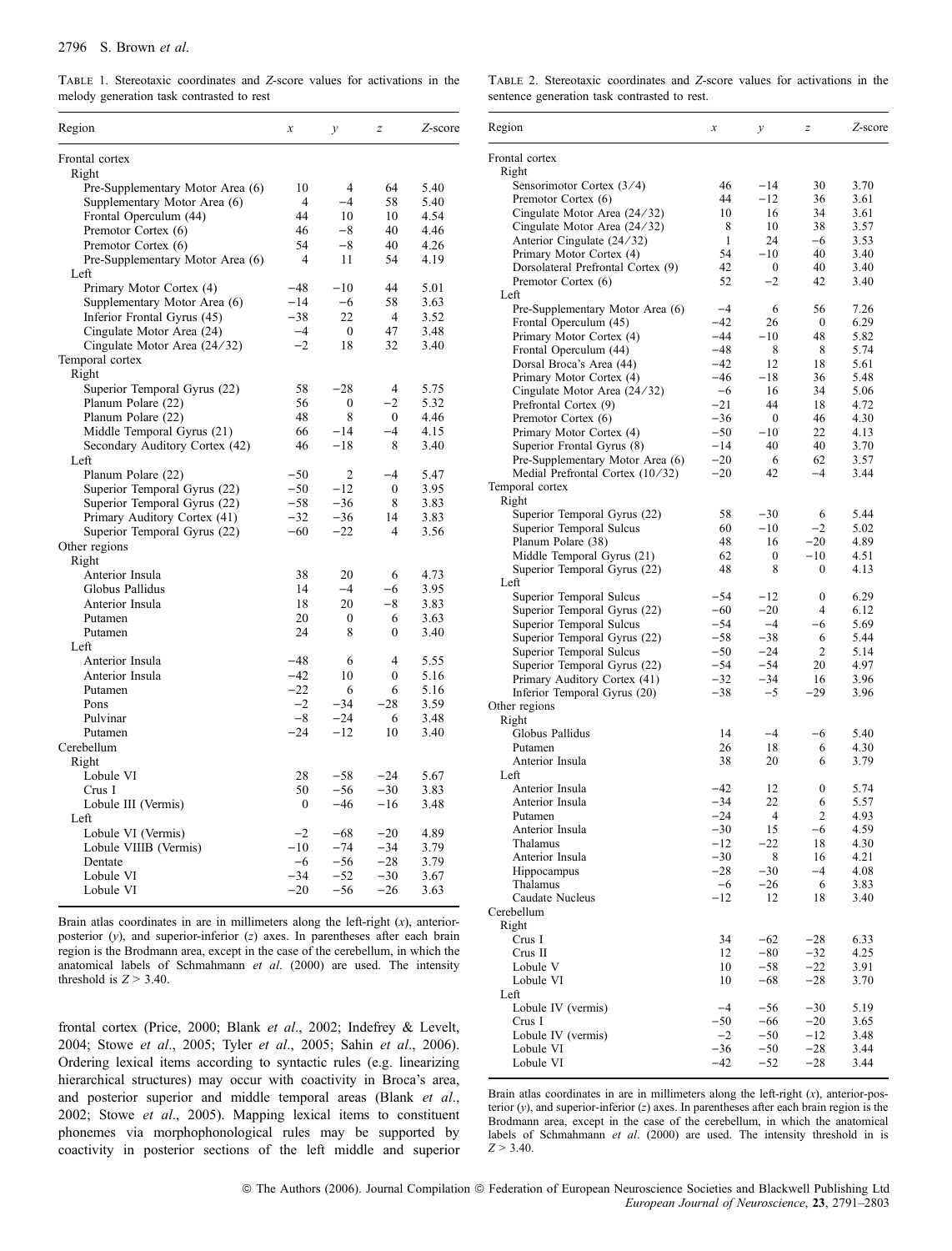



FIG. 3. Grand mean PET-rCBF changes for each task minus rest (see Tables 1 and 2). Activations are overlayed onto an averaged brain in all figures. Bilateral activations are labelled unilaterally. Labels for activations unique to sentence generation are in blue print in panel B. BA 38v refers to the ventral temporal pole. The intensity threshold in Figs 2 and 4 is  $Z > 2.58$ ,  $P < 0.005$  (one-tailed). The left BA 39 activation in panel B was below this threshold; its peak is located at  $-46$ ,  $-74$ , 29.



FIG. 4. Activation specific to melody generation (in red), specific to sentence generation (in blue), and common to the two tasks (in cyan). Brodmann labels are colour-coded to highlight activations unique to the sentence generation (blue) or melody generation (red) tasks.

temporal gyrus (Indefrey & Levelt, 2004) and inferior frontal cortex (Sahin et al. in press). Building phonemes into syllables likely is supported by activity in Broca's area (Indefrey & Levelt, 2004). Syntactic prosody, which includes metrical or stress features of word articulation, appears to be supported by bilateral temporal and frontal cortical, and subcortical structures, which are active here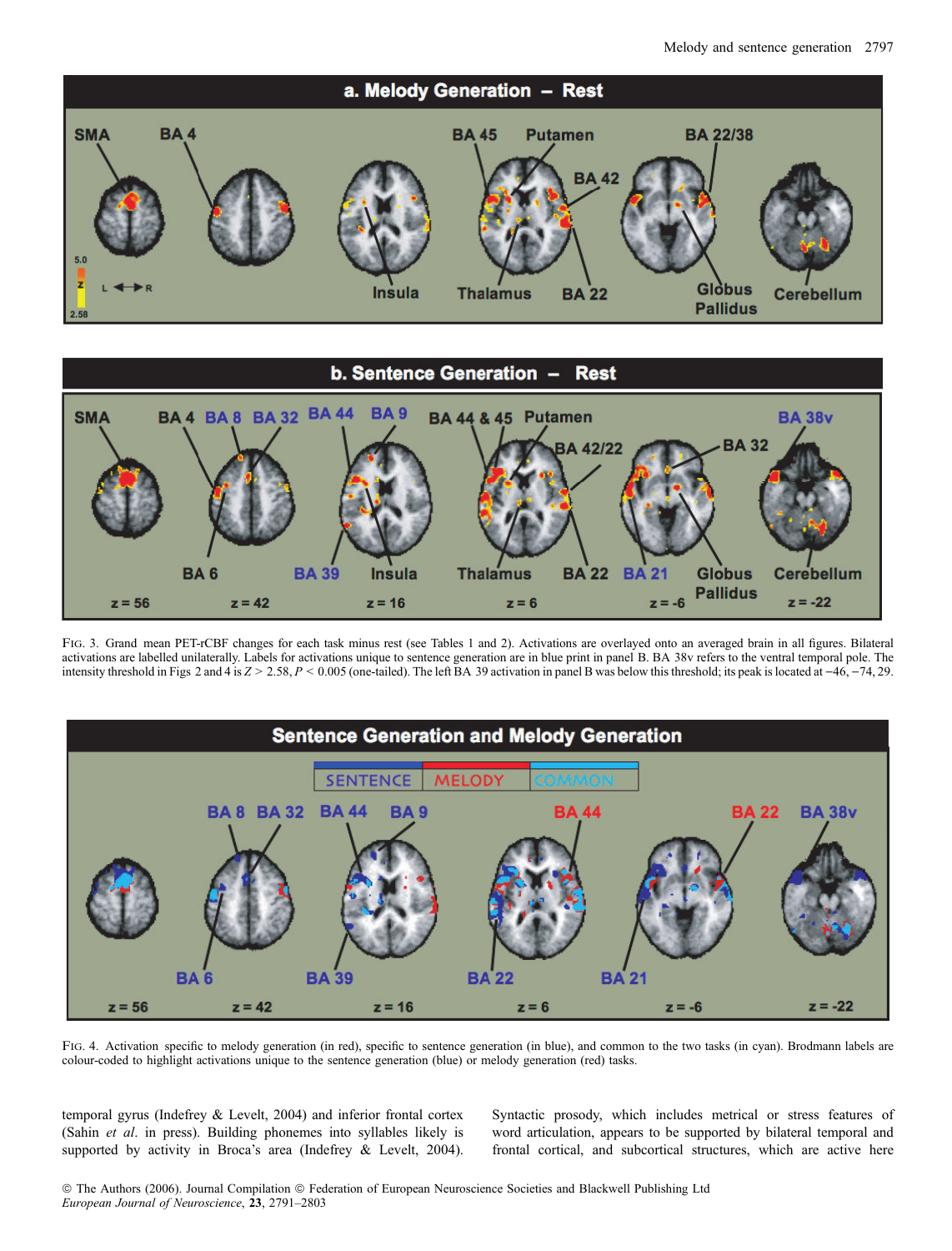#### 2798 S. Brown et al.

(Van Lancker & Sidtis, 1992; Baum & Pell, 1999; Riecker et al., 2000; Schirmer, 2004).

Apart from the foregoing core and support areas implicated in melodic and sentential improvization, respectively, each task was supported by activity in other neural structures, such as those for auditory perception and vocalization (see later).

# Localization of possible shared, parallel, and distinctive features for music and language

We now discuss processing components of our tasks in a comparative, cross-modal manner in light of a provisional synthetic model of the localization of music and language in the brain. The model aims to reconcile differing brain functional accounts of music and language; one in which homologous hemispheric regions process different facets of a single function and one in which a given cortical region (and its homologue) can be specialized for processing multiple functions. The model (Fig. 5) assumes that music and language are generative systems, relying on combinatorial operations to generate novel, complex and meaningful sound structures by concatenating simpler, memorized acoustic units. We will describe the features of music and language as being either 'shared', 'parallel', or 'distinctive' (Brown, 2000; Brown, 2001). Within this framework, we will discuss shared resources and overlapping activations for primary auditory processing and vocal motor-somatosensory processing for music and language. Then, we describe parallel and partially overlapping representations for combinatoric generativity for sound sequences (phonology) in homologous brain regions. Finally, we outline domain-specific and nonoverlapping representations for distinctive, information bearing (semantic) functions of music and language. We apply the idea of an 'interface area', a region where more than one facet of language (or music) comes together. Interface areas are discussed with respect to phonology ⁄semantics, semantics ⁄ syntax, and syntax ⁄ phonology.

Although the model is presented with implied processing sequences, these are illustrative, as we are aware that considerable continuous parallel processing occurs (e.g. Spivey et al., 2005), and



FIG. 5. An illustrative model specifying three levels of interaction between music and language in the brain: sharing (in grey), parallelism (in blue), or distinction (in red), with 'interface areas' serving as links for semantic processing (in orange) or syntactic processing (in green). (i) Sharing. Shared processing elicits overlapping activations between music and language in primary auditory cortex (BA 41) and primary motor cortex (BA 4). (ii) Parallelism. Phonological generativity is seen as the major point of parallelism between music and speech. Regions of BA 22 and BA 44/45 are seen as sensory and motor centres, respectively, for phonological generativity. These areas of parallelism may be localized such that BA 22/44/45 of the left hemisphere is specialized for speech phonology and the corresponding right hemispheric areas are specialized for musical phonology. The processes for phonological generativity in BA 22 and BA 44/45 may interface differentially with other functions, with BA 22 being a phonology/semantic interface area and BA 44/45 being a phonology/syntax interface area. (iii) Distinction. Domain-specific areas for music or language, with nonoverlapping activation profiles for melody generation and sentence generation, are interposed between BA 22 and BA 44/45 in a series of semantics/syntax interface areas distributed throughout the extrasylvian temporal lobe (BA 21, 38, 39,40) as well as the inferior frontal gyrus (BA 47).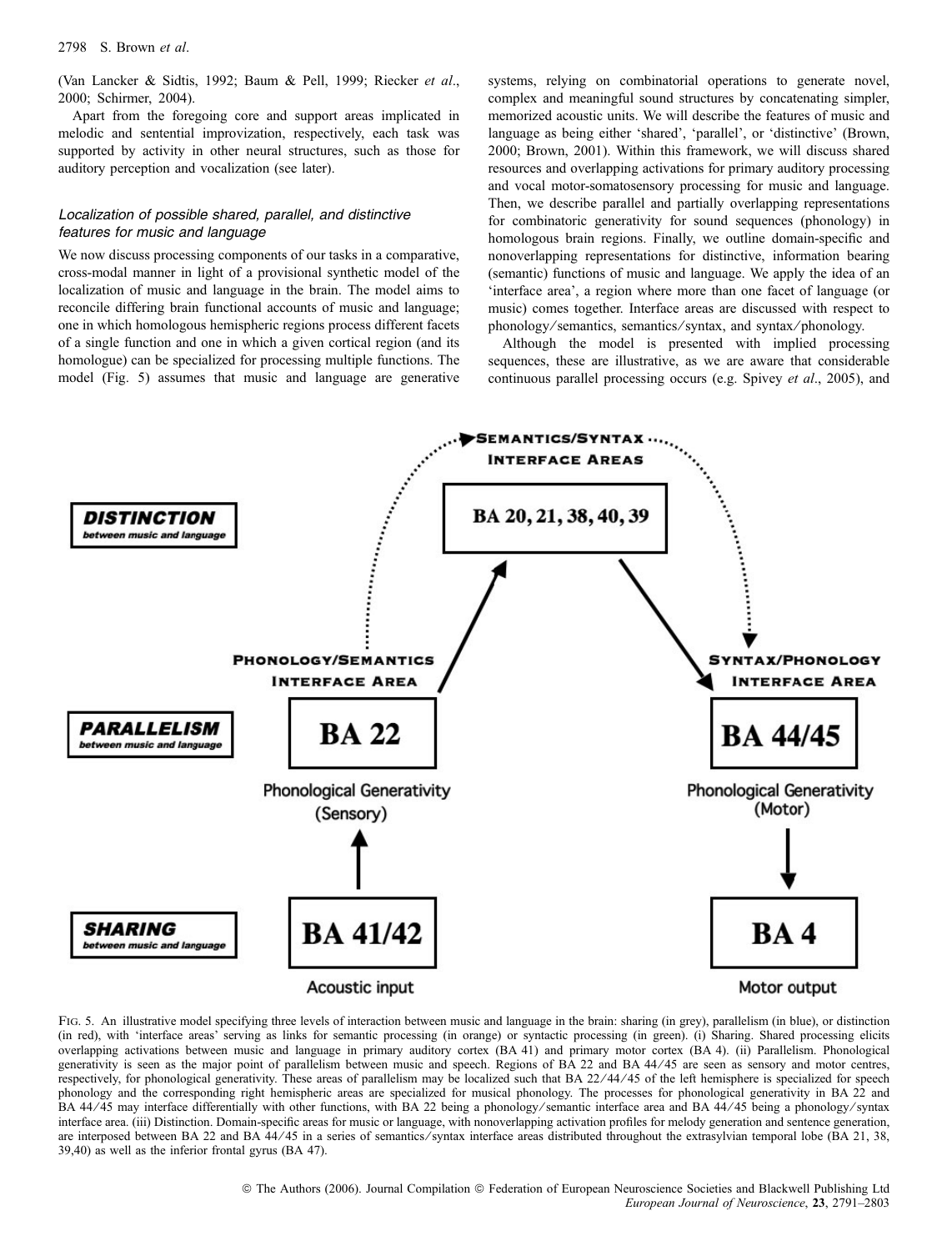that different tasks (e.g. generation vs. detection) may elicit different processing sequences.

# Sharing: primary audition (BA 41) and vocal production (BA 4)

Shared resources would be a plausible hypothesis to explain common activations in the primary auditory cortex and subcortical auditory system for the music and language tasks. For example, the two tasks showed common activity in left primary auditory cortex BA 41 (peaking at  $-32$ ,  $-36$ , 14 for melody and  $-32$ ,  $-34$ , 16 for sentences) and considerable overlap in the right auditory cortex (Fig. 4). Resources may be shared if such processing is limited to a frequency representation before features such as pitch and phonemes are extracted.

Sharing of resources would also be a sensible explanation for overlapping activations in motor and kinesthetic areas underlying vocalization. The main regions that fall into this category are the primary motor cortex, SMA, pre-SMA, anterior insula, somatosensory cortex, and the subcortical areas (putamen, globus pallidus, ventral thalamus), as well as the posterior cerebellum (Ivry, 1997; Dreher & Grafman, 2002; Bower & Parsons, 2003). All of these areas have been strongly implicated in the motor-sensory processes underlying human vocalization (Turkeltaub et al., 2002; Jürgens, 2002; Indefrey & Levelt, 2004; Schirmer, 2004; Brown et al., 2005), including singing (Perry et al., 1999; Jeffries et al., 2003; Brown et al., 2004a) and affective prosody (Baum & Pell, 1999; Schirmer, 2004). For the SMA, activity was strongly overlapping between tasks, with activity for sentence generation extending anteriorly and that for melody generation extending posteriorly to a common core. The activity observed in pre-SMA, which is associated with planning in the context of response selection (Picard & Strick, 1996), is consistent with the requirements of spontaneous improvization. In primary motor cortex (BA 4), activation for sentence generation tended to be left lateralized while that for melody generation tended to be bilateral (with a peak in left BA 4 at  $-48$ ,  $-10$ , 44, near that for sentence generation at  $-44$ ,  $-10$ , 48) and greatly overlapped the left-hemisphere sentence generation activity (Fig. 4). These areas likely represent a sharing of neural resources for the control of phonation and articulation during speaking and singing. (Subjects used the carrier syllable/da/while singing.)

# Parallelism: combinatorial generativity of complex sound structures (BA 22, BA 44/45)

That regions of BA 22 are involved in the perceptual processing of complex sound patterns, including communication sounds such as speech and music, is firmly established, especially with regard to the posterior region, or planum tempolare (e.g. Griffiths & Warren, 2002). BA 22 is a form of unimodal auditory association area, homologous to the belt and parabelt areas of the monkey auditory cortex (Kaas & Hackett, 2000; Poremba et al., 2003). In monkey, these regions receive their major input from the core areas of primary auditory cortex, and send a principal projection to the frontal cortex and superior temporal gyrus and sulcus (Kaas & Hackett, 2000). Functional neuroimaging studies of humans typically report activity in BA 22 during tasks with complex auditory stimuli, including passive listening to sentences or music (reviewed in Binder et al., 2000; Ohnishi et al., 2001; Scott & Wise, 2004; also our unpublished observations).

The role of BA 22 in phonological processing for speech seems to be well founded in the literature (reviewed in Scott & Wise, 2004). We would argue that BA 22 serves a parallel function in phonological decoding for music, as based on the extensive number of studies showing activations here during both passive and active listening to music (e.g. Binder et al., 2000; Ohnishi et al., 2001). Such a function could have important relevance in our melody generation task for processing pitch, interval, and perhaps even scale structure (Griffiths & Warren, 2002; Patterson et al., 2002; Peretz & Zatorre, 2005). It is unlikely that there is anything truly language-specific or musicspecific about this brain region (Binder *et al.*, 2000; Scott & Wise, 2004). This is not to argue that its role is nonspecific but instead that it may encode features of acoustic sequencing that are common to speech and music.

The role of BA 22, especially in left hemisphere, in semantic processing for language dates back to early neurological observations by Wernicke and others that damage to this region is associated with severe speech comprehension deficits, including sensory aphasia and pure word deafness (Price, 2000). Interestingly, Wernicke's area includes not only BA 22 but also adjacent parts of the inferior parietal lobe – mainly BA 39. Indeed, this area is recruited for (nonauditory) visual sign language comprehension in deaf native signers, although it is recruited for heard speech in hearing native signers (MacSweeney et al., 2002). In neurology and functional neuroimaging studies, posterior BA 22 is implicated in phonological decoding and language semantics, suggesting it is a phonology ⁄ semantic interface area. Moreover, certain speech-perception deficits associated with damage to BA 22, such as pure word deafness, may be secondary to problems with phonological decoding (Binder et al., 2000). Thus, this region of BA 22 may be an interface area for interpreting the phonology of combinatorially and recursively generated complex sounds and transmitting it to areas supporting the semantics of words and phrases.

Clarifying initial observations, recent research suggests that lesions associated with Broca's aphasia and similar speech–ataxic syndromes involve a broader part of the brain than just Broca's area, including the anterior insula and basal ganglia (Dronkers, 1996; also see Hillis et al., 2004). Broca's area (regions of left BA 44 and 45) in particular is now often viewed as a large functional region (Marcus et al., 2003), with evidence for subregions supporting syntactic, semantic, and phonological operations (see, e.g. meta-analysis by Chein *et al.*, 2002). Here we focus on the involvement of BA 44/45, particularly the frontal operculum, in motor aspects of phonological generativity connected with vocal production (Poeppel, 1996; Janata & Grafton, 2003), as contrasted to BA 22's role in sensory aspects of phonological generativity. In this respect, BA 44 ⁄ 45 may be an interface between phonological generativity and syntactic functioning. A similar argument (Hagoort, 2005) has been made about a 'unification' between syntax and phonology in BA 44/45 (and semantics extending into BA 47).

That Broca's area is involved in phonological generativity is suggested by several functional neuroimaging studies reporting its activation during phoneme-processing tasks (e.g. Demonet et al., 1992, 1994; Zatorre et al., 1992, 1996). Indeed, in an fMRI study directly comparing tasks in which sequences of three syllables or three hummed notes were either remembered or manipulated for a match decision (i.e. delete the middle element, reverse sequence order), the hummed manipulation produced greater activity in inferior frontal BA 44 than the linguistic task (Gelfand & Bookheimer, 2003). Broca's area cannot be a purely motor structure, like the primary motor cortex, as many functional imaging studies detect its activation during tasks involving no vocal output. Hence, this area's role in phonology might be related more to sequencing (Gelfand & Bookheimer, 2003; Janata & Grafton, 2003), and thus generativity, than to vocalization per se.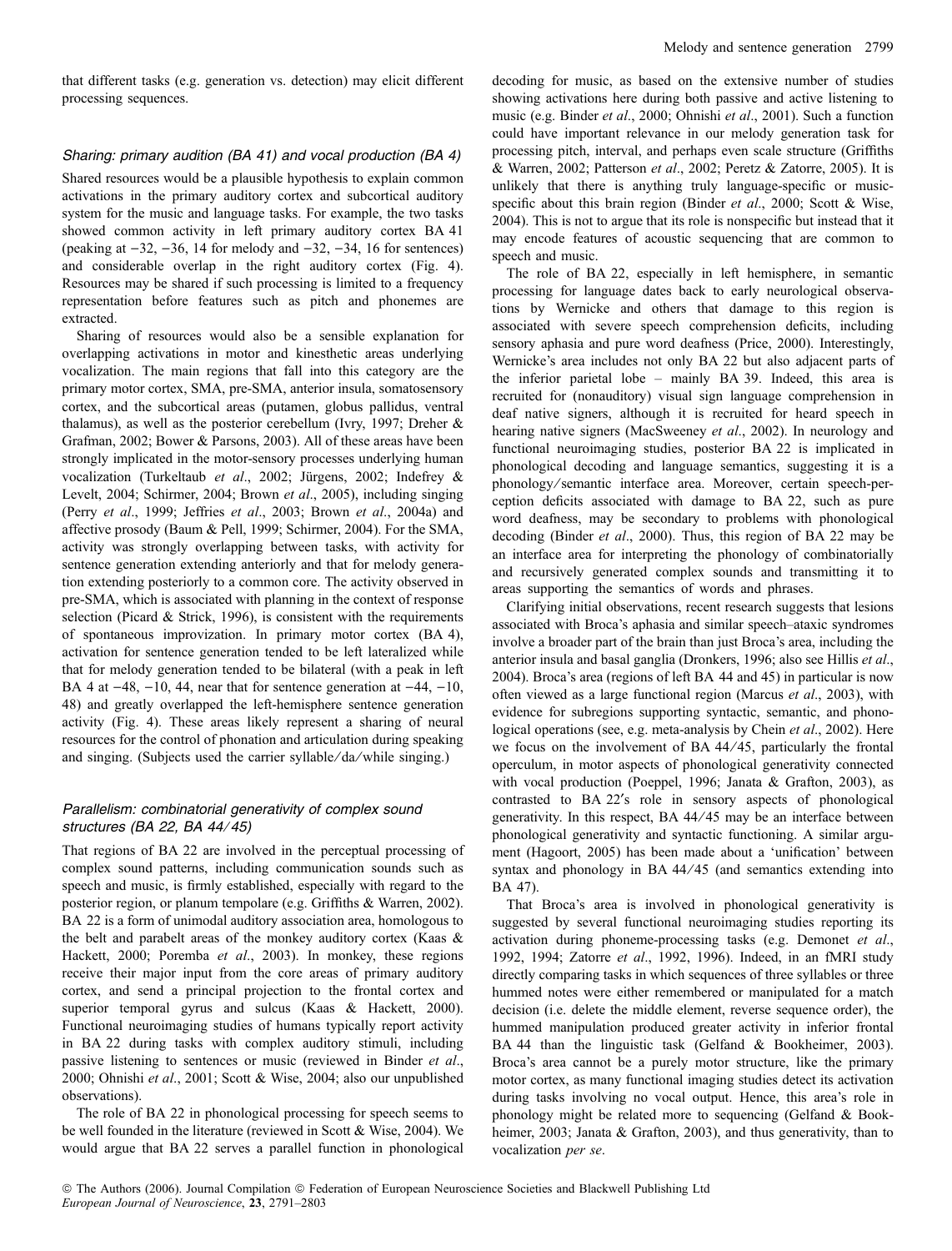In addition to the role of Broca's area in motor phonology is its suggested role in syntax processing for language (also a process of sequence generation), hence supporting the notion that Broca's area is a true interface area. Beyond the well-recognized fact that Broca's aphasics suffer from agrammaticism are the findings of a large number of neuroimaging studies with healthy individuals that Broca's area is activated during syntax tasks (e.g. Dapretto & Bookheimer, 1999; Price, 2000; Indefrey et al., 2001; Heim et al., 2003; Indefrey & Levelt, 2004; Stowe et al., 2005) and during morphological processing (Sahin et al. in press). Indeed, sentences with scrambled noun phrases activate this area more strongly when they contain real words than pseudowords, implicating the area in both syntactic processing and semantic integration (Roder et al., 2002). Ordering lexical items according to syntactic rules may be supported by coactivity in Broca's area and posterior superior and middle temporal areas (Stowe et al., 2005; Tyler et al., 2005). The pars triangularis (BA 45), but not pars operucularis (BA 44), has been shown to be responsive to sentence constructions that are permissible by Universal Grammar (Chomsky, 1980), but not to impermissible ones (Musso et al., 2003). With regard to music, recent functional neuroimaging and electrophysiological studies suggest that detecting violations in the harmonic rules of music (i.e. its syntax) activates Broca's area, typically the pars opercularis (BA 44) rather than the pars triangularis (BA 45) (Maess et al., 2001; Koelsch et al., 2002; see also, Janata & Grafton, 2003; Patel, 2003; Koelsch, 2005). These results suggest that sequential ordering of music may be processed in a homologous manner to language syntax. It is significant to note that the other major brain areas aside from Broca's area that are shown to be activated during syntax tasks are extrasylvian temporal lobe areas such as BA 21 and BA 38 (see metaanalyses in Kaan & Swaab, 2002). The latter observations are consistent with the existence of interface areas for syntax and semantics, as discussed below.

## Overlapping representations

We have argued throughout this section that combinatorial generativity is a key point of cognitive parallelism between language and music, and that BA 22 and BA 44/45 might be pivotal points of neural parallelism between sensory and motor aspects, respectively, of such generativity for both language and music, as mediated in part by hemispheric differences in activation in homologous cortical areas. In the present study of melody and sentence generation, we observed overlapping or adjacent activations in both hemispheres in BA 22, but not in other areas of temporal cortex. In addition, while we saw homologous, domain-specific activations for sentence and melody, respectively, in left and right BA 44, we saw adjacent activations more anteriorly within the left frontal operculum, at the border of BA 45 and 47 (with peaks at  $-42$ , 10, 0 for music and  $-42$ , 26, 0 for speech). Activity in left BA 47 is intriguing as neuroimaging studies of both language and music have implicated this area in processing temporal coherence within and between phrases (Levitin & Menon, 2003). Thus, our findings, which show this effect for the first time with generative tasks, further reinforce the possibility that this area supports a function at the level of meaning and time-extended structure for music and language. In addition, activity in BA 47 for the music task may reflect an element of affective processing (Menon & Levitin, 2005).

Given our proposal of parallelism between music and language in these regions, we can imagine four plausible explanations for these coincident patterns. First, it is possible that some areas of activation during one or the other task are epiphenomenal – rather than essential –

to the underlying neural operations. Hence, common activations need to be evaluated with interventional methods such as transcranial magnetic stimulation or direct (subdural) brain stimulation in order to verify their necessity for the functions being studied. Second, there may be sharing in the systems involved in phonological decoding or encoding between music and language in these parts of the brain, most especially related to the operations of sequencing and concatenation. A third possibility is that these regions have an 'adaptive coding' capacity to process different types of information (music or language) by virtue of pluripotential neurons (as hypothesized in certain prefrontal areas; see Duncan, 2001). Finally, what appears as overlap at the 4 mm spatial resolution of PET may instead reflect the existence of interleaved functional domains. fMRI studies at higher spatial resolution have been able to demonstrate separability among apparently overlapping functional areas (cf. Schwarzlose et al., 2005 for work on the fusiform gyrus; on the uncertainties of localization, see Brett et al., 2002). Suggestions of potential separability in the present data are seen in the left frontal operculum (BA 45), where there were differences in peak activation for the two tasks, and in SMA and pre-SMA, where the music activation extended posteriorly to an area of overlap and the speech activation extended anterior to it.

#### Distinction: semantics (extrasylvian temporo-parietal areas)

The distinct, nonoverlapping, domain-specific activations in the extrasylvian temporal areas observed for the melody and sentence generation tasks may be due to operationalized task-related differences in their informational content (semantics). However, the distinct activations may also be due to inequalities in information processing (note the greater number of activated foci for the generation of sentences than melodies, Tables 1 and 2). Indeed, the informational content of music (i.e. its 'semantics') is still ill-defined operationally (but see Koelsch, 2005). Furthermore, cross-talk between the systems of information content for music and language may occur because in event-related potential (ERP) studies of priming, musical primes can influence the N400 component (a reflection of linguistic semantic processing) in a manner similar to linguistic primes (Koelsch et al., 2004).

From a componential standpoint, semantics would be involved in the sentence generation task both during the presentation of the fragment and during conceptual/narrative processing to create a semantically appropriate completion to that fragment. Key semantic areas for language appear to be found in the left middle and inferior temporal gyrus (BA 21/20), bilateral ventral temporal pole (BA 38v), left inferior parietal cortex (BA 39/40), and inferior frontal gyrus (BA 47) (Price, 2000; Bookheimer, 2002; Thompson-Schill, 2003; Indefrey & Levelt, 2004).

The superior temporal pole (anterior BA 22 and dorsal BA 38) is a plausible candidate area for representing the semantics of music (see Brown et al., 2004b). Activations here in the music generation task likely reflect this component of the task. A related study comparing speaking and singing (Jeffries et al., 2003) highlighted nonhomologous activations between tasks in many brain regions, and, like the current study, detected music-specific activations in the dorsal part of the temporal pole.

From a componential perspective, a semantic function in music might relate to the processing of motives, which are coherent units of musical pattern or form. Motives serve as thematic elements in music, perhaps in an analogous fashion to conceptual themes in language. As our subjects generally showed a preservation of motives between the stimulus fragment and the improvised response (data not shown), it is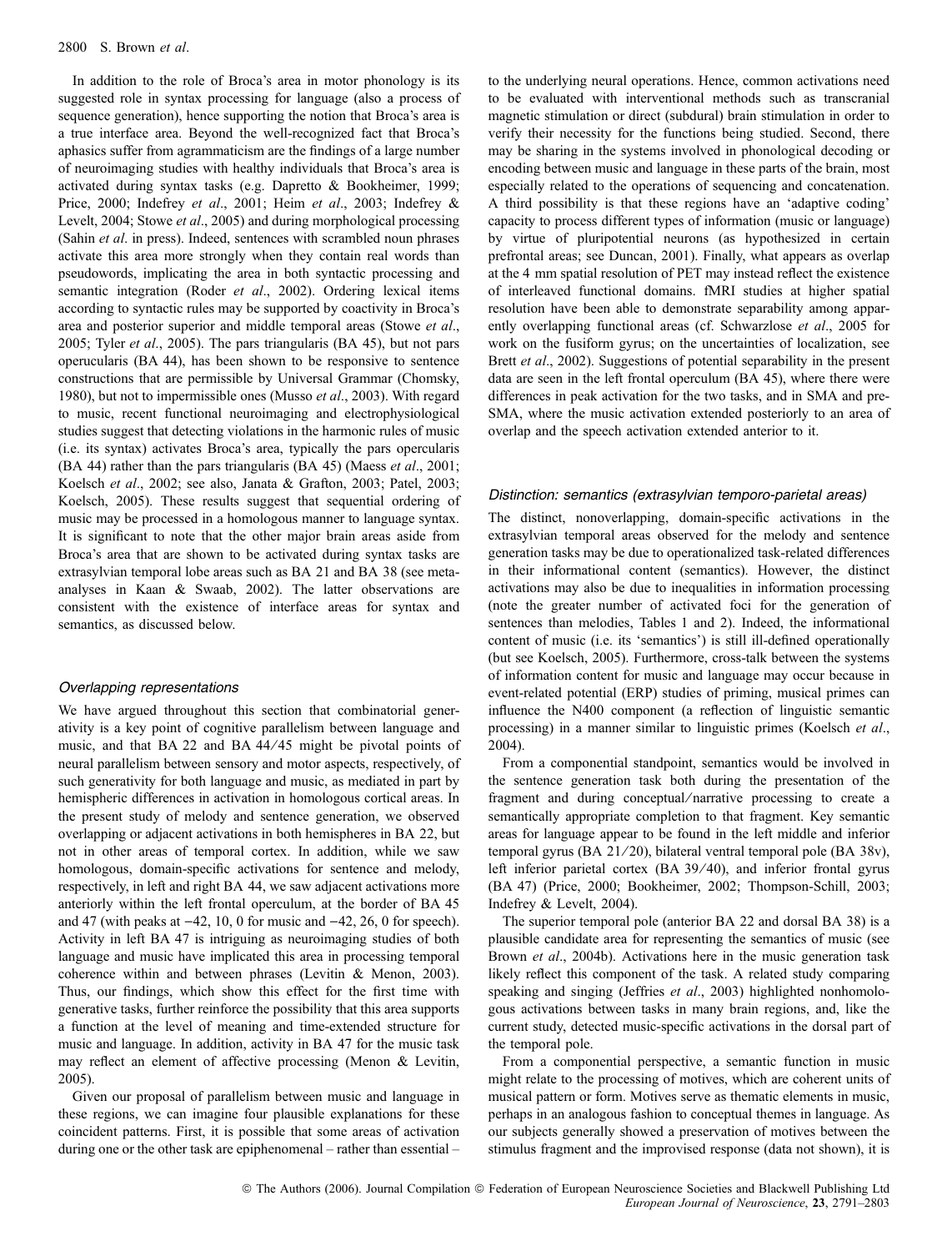likely that the processing of motivic pattern was strongly active in our melody generation task. While there is neurological evidence that distinct neural systems underlie the representation of interval size and melodic contour, as dissociated from tonal scale structure, it is not yet known where these systems are localized (Peretz & Zatorre, 2005).

In sum, these areas (Fig. 5) may be semantics/syntax interface areas, with a principal input to these regions consisting of semantic information coming from the auditory association area in BA 22 and that, at least for language, there is evidence of syntactical processing in most of these areas (Kaan & Swaab, 2002). Such an interface area may be a reflection of the close intertwining of syntactic and semantic processing in language (Jackendoff, 2002).

## Conclusion

Based on an analysis of parallel generative tasks for music and language, we have presented a synthetic model for the representation of these two functions in the brain. Whereas music and language may share resources for audition and vocalization, phonological generativity is seen as the major point of cognitive parallelism between them, in which parallel cognitive operations related to combinatorial phrase generation occur on divergent semantic units. We foresee a period of intense and fruitful research into the brain organization of music and language marked by the uses of higher spatial-resolution measurements, parametric processing variables, meta-analyses of functional neuroimaging and electrophysiology studies, articulately contrasted designs for studying music and language creativity in fuller structural complexity, and explicit tests for domain specificity. In the latter case, predictions about domain specificity follow from the model outlined here. For example, the model suggests that if BA 44 is indeed an interface area for motor phonology and syntax, then aphasic patients will have difficulties singing novel melodies (such as those used in Brown et al., 2004a) requiring on-line processing of musical structure (for evidence of impairments in harmonic priming in patients afflicted with Broca's aphasia, see Patel, 2005). Important insights about language processing will be gained by close examination of music and language side by side.

## Acknowledgements

This work was supported by a grant from the ChevronTexaco Foundation. We are grateful for helpful advice in the early stages of this research from Carol Krumhansl and Donald Hodges, for support and guidance throughout from Peter Fox, and for useful comments on the manuscript from two reviewers.

# Abbreviations

BA, Brodmann area; PET, positron emission tomography; SMA, supplementary motor area.

#### References

- Amunts, K., Schleicher, A. & Zilles, K. (2004) Outstanding language competence and cytoarchitecture in Broca's speech region. Brain Lang., 89, 346–353.
- Baum, S. & Pell, M. (1999) The neural basis of prosody: Insights from lesion studies and neuroimaging. Aphasiology, 13, 581–608.
- Besson, M. & Schön, S. (2003) Comparison between music and language. In Peretz, I. & Zatorre, R.J., (Eds), The Cognitive Neuroscience of Music. Oxford University Press, Oxford, pp. 269–293.
- Bever, T.G. & Chiarello, R.J. (1974) Cerebral dominance in musicians and nonmusicians. Science, 185, 537–539.
- Binder, J.R., Frost, J.A., Hammeke, T.A., Bellgowan, P.S.F., Springer, J.A., Kaufman, J.N. & Possing, E.T. (2000) Human temporal lobe activation by speech and nonspeech sounds. Cereb. Cortex, 10, 512–528.
- Blank, S.C., Scott, S.K., Murphy, K., Warburton, E. & Wise, R.J.S. (2002) Speech production: Wernicke, Broca, and beyond. Brain, 125, 1829–1838.
- Bookheimer, S. (2002) Functional MRI of language: New approaches to understanding the cortical organization of semantic processing. Annu. Rev. Neurosci., 25, 151–188.
- Bottini, G., Corcoran, R., Sterzi, R., Paulesu, E., Schenone, P., Scarpa, P., Frackowiak, R.S. & Frith, C.D. (1994) The role of the right hemisphere in the interpretation of figurative aspects of language: a positron emission tomography activation study. Brain, 117, 1241-1253.
- Bower, J.M. & Parsons, L.M. (2003) Rethinking the lesser brain. Sci. Am., 289, 50–57.
- Braun, A.R., Guillemin, A., Hosey, L. & Varga, M. (2001) The neural organization of discourse: An  $H_2^{15}$ O-PET study of narrative production in English and American Sign Language. Brain, 124, 2028–2044.
- Braun, A.R., Varga, M., Stager, S., Schulz, G., Selbie, S., Maisog, J.M., Carson, R.E. & Ludlow, C.L. (1997) Altered patterns of cerebral activity during speech and language production in developmental stuttering: An  $H_2^{15}$ O positron emission tomography study. *Brain*, **117**, 1241–1253.
- Brett, M., Johnsrude, I. & Owens, A.M. (2002) The problem of functional localization in the human brain. Nature Rev. Neurosci., 3, 243–249.
- Brown, S. (2000) The 'musilanguage' model of music evolution. In Wallin, N.L., Merker, B. & Brown, S., (Eds), The Origins of Music. MIT Press, Cambridge, pp. 271–300.
- Brown, S. (2001) Are Music and Language Homologues?. In Zatorre, R.J., & Peretz, I., (Eds), The Biological Foundations of Music. New York Academy of Sciences, New York, pp. 372–374.
- Brown, S., Ingham, R.J., Ingham, J.C., Laird, A. & Fox, P.T. (2005) Stuttered and fluent speech production: An ALE meta-analysis of functional neuroimaging studies. Hum. Brain Mapp., 25, 105–117.
- Brown, S., Martinez, M.J. & Parsons, L.M. (2004b) Passive music listening spontaneously engages limbic and paralimbic areas. Neuroreport, 15, 2033– 2037.
- Brown, S., Parsons, L.M., Martinez, M.J., Hodges, D.A. & Fox, P.T. (2004a) The song system of the human brain. Cogn. Brain Res., 20, 363–375.
- Buchanan, T.W., Lutz, K., Mirzazade, S., Specht, K., Shah, N.J., Zilles, K. & Jancke, L. (2000) Recognition of emotional prosody and verbal components of spoken language: An fMRI study. Cogn. Brain Res., 9, 227–238.
- Bush, G., Vogt, B.A., Holmes, J., Dale, A.M., Greve, D., Jenike, M.A. & Rosen, B.R. (2002) Dorsal anterior cingulate cortex: a role in reward-based decision making. Proc. Natl Acad. Sci. USA, 99, 507-512.
- Chein, J.M., Fissel, K., Jacobs, S. & Fiez, J.A. (2002) Functional heterogeneity within Broca's area during verbal working memory. Physiol. Behav., 77, 635–639.
- Chomsky, N. (1980) Rules and Representations. Columbia University Press, New York.
- Crocker, M.W., Pickering, M. & Clifton, C. (2000) Architectures and Mechanisms for Language Processing. Cambridge University Press, Cambridge.
- Cutler, A. (2005) Twenty-First Century Psycholinguistics: Four Cornerstones. Lawrence Erlbaum Press, Mahwah, NJ.
- D'Agostino, R.B., Belatner, A. & D'Agostino,R.B. Jr (1990) A suggestion for using powerful and informative tests of normality. Am. Stat., 44, 316– 321.
- Dapretto, M. & Bookheimer, S.Y. (1999) Form and content: Dissociating syntax and semantics in sentence comprehension. Neuron, 24, 427–432.
- Demonet, J.F., Chollet, F., Ramsay, S., Cardebat, D., Nespoulous, J.L., Wise, R., Rascol, A. & Frackowiak, R. (1992) The anatomy of phonological and semantic processing in normal subjects. Brain, 115, 1753-1768.
- Demonet, J.F., Price, C., Wise, R. & Frackowiak, R.S. (1994) A PET study of cognitive strategies in normal subjects during language tasks: Influence of phonetic ambiguity and sequence processing on phoneme monitoring. Brain, 117, 671–682.
- Ding, G., Perry, D., Peng, D., Ma, L., Li, D., Xu, S., Luo, Q. & Yang, J. (2003) Neural mechanisms underlying semantic and orthographic processing in Chinese-English bilinguals. Neuroreport, 14, 1557–1562.
- Dreher, J.C. & Grafman, J. (2002) Roles of cerebellum and basal ganglia in timing and error prediction. Eur. J. Neurosci., **16**, 1609–1619.
- Dronkers, N. (1996) A new brain region for coordinating speech articulation. Nature, 384, 159–161.
- Duncan, J. (2001) An adaptive coding model of neural function in prefrontal cortex. Nature Rev. Neurosci., 2, 820–829.
- Fernandez, B., Cardebat, D., Demonet, J.-F., Joseph, P.A., Mazaux, J.-M., Barat, M. & Allard, M. (2004) Functional MRI follow-up study of language processes in healthy subjects and during recovert in a case of aphasia. Stroke, 35, 2171–2176.

© The Authors (2006). Journal Compilation © Federation of European Neuroscience Societies and Blackwell Publishing Ltd European Journal of Neuroscience, 23, 2791–2803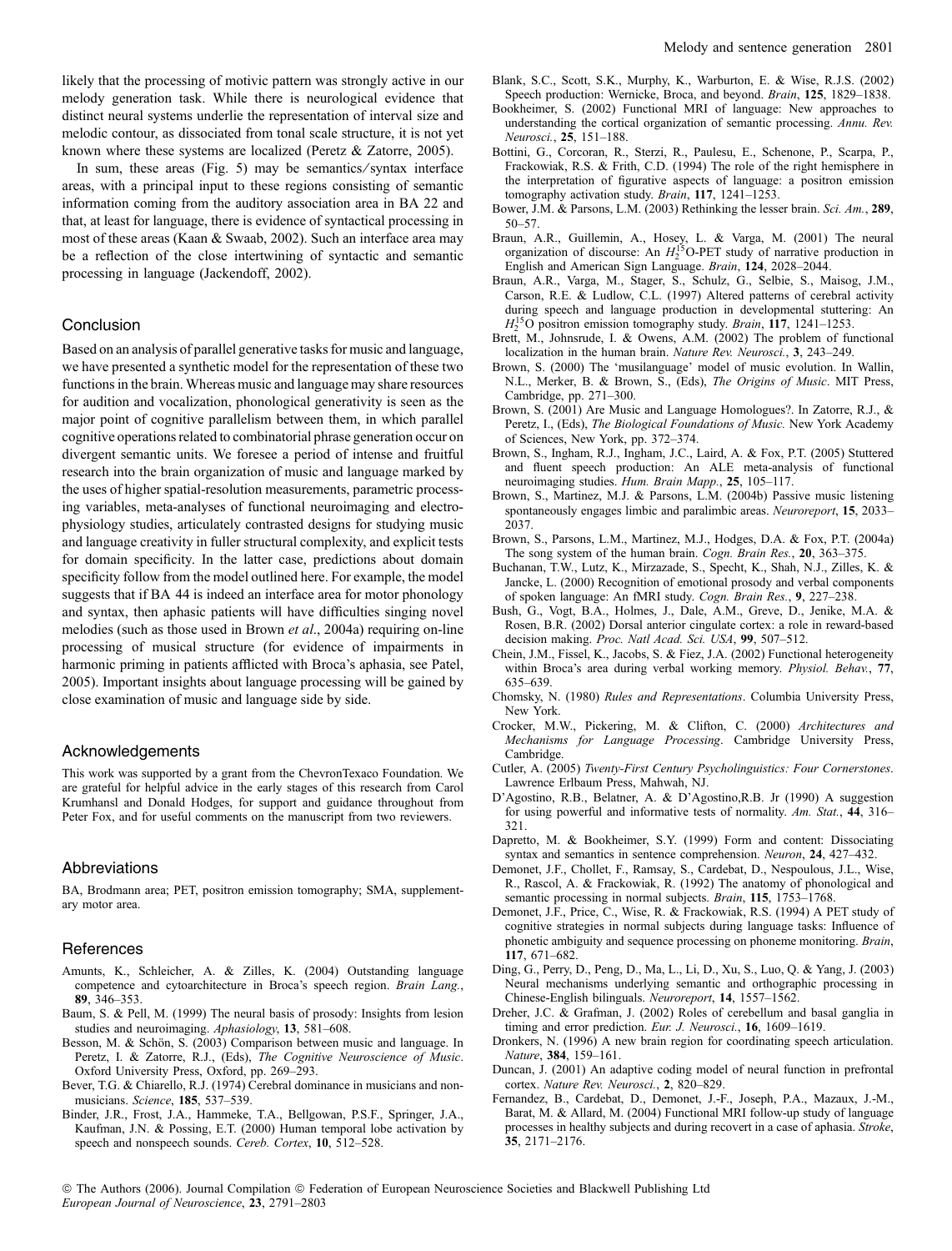- Fox, P.T., Ingham, R.J., Ingham, J.C., Hirsch, T.B., Downs, J.H., Martin, C., Jerabek, P., Glass, T. & Lancaster, J.L. (1996) A PET study of the neural systems of stuttering. Nature, 382, 158–162.
- Fox, P.T. & Mintun, M. (1989) Noninvasive functional brain mapping by change-distribution analysis of averaged PET images of  $H_2^{15}$ O tissue activity. J. Nucl. Med., 30, 141–149.
- Fox, P.T., Mintun, M., Reiman, E. & Raichle, M.E. (1988) Enhanced detection of focal brain responses using inter-subject averaging and changedistribution analysis of subtracted PET images. J. Cereb. Blood Flow Metab., 8, 642–653.
- Friston, K.J., Frith, C.D., Liddle, P.R. & Frackowiak, R.S.J. (1991) Comparing functional (PET) images: The assessment of significant change. J. Cereb. Blood Flow Metab., 11, 690–699.
- Gallagher, H.L., Happe, A.F., Brunswick, N., Fletcher, P.C., Frith, U. & Frith, C.D. (2000) Reading the mind in cartoons and stories: An fMRI study of 'theory of mind' in verbal and nonverbal tasks. Neuropsychologia, 38, 11–21.
- Gaser, C. & Schlaug, G. (2003) Brain structures differ between musicians and non-musicians. J. Neurosci., 23, 9240–9245.
- Gelfand, J.R. & Bookheimer, S.Y. (2003) Dissociating neural mechanisms of temporal sequencing and processing phonemes. Neuron, 38, 831–842.
- Griffiths, T.D. & Warren, J.D. (2002) The planum temporale as a computational hub. TINS, 25, 348–353.
- Grossman, M., Cooke, A., DeVita, C., Chen, W., Moore, P., Setre, J., Alsop, D. & Gee, J. (2002) Sentence processing strategies in healthy seniors with poor comprehension: An fMRI study. Brain Lang., 80, 296–313.
- Hagoort, P. (2005) On Broca, brain, and binding: a new framework. Trends Cog. Sci., 9, 416–423.
- Halpern, A.R. & Zatorre, R.J. (1999) When that tune runs through your head: a PET investigation of auditory imagery for familiar melodies. Cereb. Cortex, 9, 697–704.
- Hauser, M.D., Chomsky, N. & Fitch, W.T. (2002) The faculty of language: What is it, who has it, and how did it evolve? Science, 298, 1569– 1579.
- Heim, S., Opitz, B. & Friederici, A.D. (2003) Distributed cortical networks for syntax processing: Broca's area as a common denominator. Brain Lang., 85, 402–408.
- Hellige, J.B. (1993) Hemispheric Asymmetry: What's Right and What's Left. Harvard University Press, Cambridge.
- Hellige, J.B. (2002) Hemispheric specialization: Contemporary issues. Revue Neuropsychologie, 12, 7–49.
- Hickok, G., Buchsbaum, B., Humphries, C. & Muftuler, T. (2003) Auditorymotor integration revealed by fMRI: Speech, music, and working memory in area Spt. J. Cogn. Neurosci., 15, 673–682.
- Hillis, A.E., Work, M., Barker, P.B., Jacobs, M.A., Breese, E.L. & Maurer, K. (2004) Re-examining the brain regions crucial for orchestrating speech articulation. Brain, 127, 1479–1487.
- Honing, H. (2006) Computational modeling of music cognition: a case study on model selection. Music Perception, in press.
- Indefrey, P., Brown, C.M., Hellwig, F., Amunts, K., Herzog, H., Seitz, R.J. & Hagoort, P. (2001) A neural correlate of syntactic encoding during speech production. Proc. Natl Acad. Sci., 98, 5933-5936.
- Indefrey, P. & Levelt, W.J.M. (2004) The spatial and temporal signatures of word production. Cognition, 92, 101–144.
- Ivry, R. (1997) Cerebellar timing systems. In Schmahmann, J.D., (Ed), The Cerebellum and Cognition. Academic Press, New York, pp. 556–573.
- Ivry, R.B. & Robertson, L.C. (1998) The Two Sides of Perception. MIT Press, Cambridge, MA.
- Jackendoff, R. (2002) Foundations of Language: Brain, Meaning, Grammar, Evolution. Oxford University Press, Oxford.
- Janata, P. & Grafton, S.T. (2003) Swinging in the brain: Shared neural substrates for behaviors related to sequencing and music. Nature Neurosci., 6, 682–687.
- Jeffries, K.J., Fritz, J.B. & Braun, A.R. (2003) Words in melody: An  $H_2^{15}$ O PET study of brain activation during singing and speaking. Neuroreport, 14, 749– 754.
- Johansen-Berg, H., Behrens, T.E.J., Robson, M.D., Drobnjak, I., Rushworth, M.F.S., Brady, J.M., Smith, S.M., Higham, D.J. & Mathews, P.M. (2004) Changes in connectivity profiles define distinct regions in human medial frontal cortex. Proc. Natl Acad. Sci. USA, 101, 13335–13340.
- Johnson, J.K. & Graziano, A.B. (2003) August Knolblauch and amusia: a nineteenth-century cognitive model of music. Brain Cogn., 51, 102–114.
- Johnson-Laird, P. (1988) Freedom and constraint in creativity. In Sternberg, R.J., (Ed), The Nature of Creativity: Contemporary Psychological Perspectives. Cambridge University Press, Cambridge, pp. 202–219.
- Johnson-Laird, P.N. (1991) Jazz improvisation: A theory at the computational level. In Howell, P., West, R. & Cross, I., (Eds), Representing Musical Structure. Academic Press, San Diego, pp. 291–325.
- Jürgens, U. (2002) Neural pathways underlying vocal control. Neurosci. Biobehav. Rev., 26, 235–258.
- Kaan, E. & Swaab, T.Y. (2002) The brain circuitry of syntactic comprehension. Trends Cogn. Sci., 6, 350–356.
- Kaas, J.H. & Hackett, T.A. (2000) Subdivisions of auditory cortex and processing streams in primates. Proc. Natl Acad. Sci., 22, 11793–11799.
- Kempen, G. (2003) Language generation. In Frawley, W.J., (Ed), International Encyclopedia of Linguistics, 2nd Edn. Oxford University Press, New York, pp. 362–364.
- Kenny, B.J. & Gellirch, M. (2002) Improvisation. In Parncutt, R. & McPherson, G.E., (Eds) The Science and Psychology of Music Performance: Creative Strategies for Teaching and Learning. Oxford University Press, Oxford, pp. 117–134.
- Kirchner, T.T., Brammer, M., Tous-Andreu, N., Williams, S.C. & McGuire, P.K. (2001) Engagement of right temporal cortex during processing of linguistic content. Neuropsychologia, 17, 956–966.
- Koelsch, S. (2005) Neural substrates of processing syntax and semantics in music. Curr. Opin. Neurobiol., 15, 207–215.
- Koelsch, S., Gunter, T.C., von Cramon, D.Y., Zysset, S., Lohmann, G. & Friederici, A.D. (2002) Bach speaks: a cortical 'language-network' serves the processing of music. Neuroimage, 17, 956–966.
- Koelsch, S., Kasper, E., Sammler, D., Schulze, K., Gunter, T. & Friederici, A.D. (2004) Music, language and meaning: Brain signatures of semantic processing. Nature Neurosci., 7, 302–307.
- Laske, O., Balaban, M. & Ebcioglu, K. (1992) Understanding Music with AI- Perspectives on Music Cognition. MIT Press, Cambridge, MA.
- Levitin, D.J. & Menon, V. (2003) Musical structure is processed in 'language' areas of the brain: a possible role for Brodmann Area 47 in temporal coherence. Neuroimage, 20, 2142–2152.
- MacSweeney, M., Woll, B., Campbell, R., McGuire, P.K., David, A.S., Williams, S.C.R., Suckling, J., Calvert, G.A. & Brammer, M.J. (2002) Neural systems underlying British Sign Language and audio-visual English processing in native users. Brain, 125, 1583-1593.
- Maess, B., Koelsch, S., Gunter, T.C. & Friederici, A.D. (2001) Musical syntax is processed in Broca's area: An MEG study. Nature Neurosci., 4, 540–545.
- Maguire, E.A., Frith, C.D. & Morris, R.G. (1999) The functional neuroanatomy of comprehension and memory: The importance of prior knowledge. Brain, 122, 1839–1850.
- Marcus, G.F., Vouloumanos, A. & Sag, I.A. (2003) Does Broca's play by the rules? Nature Neurosci., 6, 651–652.
- Marin, O.S.M. & Perry, D.W. (1999) Neurological aspects of music perception and performance. In Deutsch, D., (Ed), The Psychology of Music, 2nd Edn. Academic Press, San Diego, pp. 653–724.
- Menon, V. & Levitin, D.J. (2005) The rewards of music listening: Response and physiological connectivity of the mesolimbic system. Neuroimage, 28, 175–184.
- Mintun, M., Fox, P.T. & Raichle, M.E. (1989) A highly accurate method of localizing regions of neuronal activity in the human brain with PET. J. Cereb. Blood Flow Metab., 9, 96–103.
- Muller, R.A., Behen, M.E., Rothermel, R.D., Chugani, D.C., Muzik, O., Manger, T.J. & Chugani, H.T. (1999) Brain mapping of language and auditory perception in high-functioning autistic adults: a PET study. J. Autism Dev. Disorders, 29, 19–31.
- Munhall, K.G. (2001) Functional imaging during speech production. Acta Psychologica, 107, 95–117.
- Musso, M., Moro, A., Glauche, V., Rijntjes, M., Reichenbach, J., Buchel, C. & Weiller, C. (2003) Broca's area and the language instinct. Nature Neurosci., 6, 774–781.
- Nettl, B. & Russell, M. (1998) The Course of Performance: Studies in the World of Musical Improvisation. Chicago University Press, Chicago.
- Ohnishi, T., Matsuda, H., Asada, T., Aruga, M., Hirakata, M., Nishikawa, M., Katoh, A. & Imabayashi, E. (2001) Functional anatomy of musical perception in musicians. Cereb. Cortex, 11, 754–760.
- Oldfield, R. (1971) The assessment and analysis of handedness: The Edinburgh inventory. Neuropsychologia, 9, 97–113.
- Parsons, L.M. (2003) Exploring the functional neuroanatomy of music performance, perception and comprehension. In Peretz, I. & Zatorre, R.J., (Eds), The Cognitive Neuroscience of Music. Oxford University Press, Oxford, pp. 247–268.
- Parsons, L.M. & Osherson, D. (2001) New evidence for distinct right and left brain systems for deductive versus probabilistic reasoning. Cereb. Cortex, 11, 954–965.